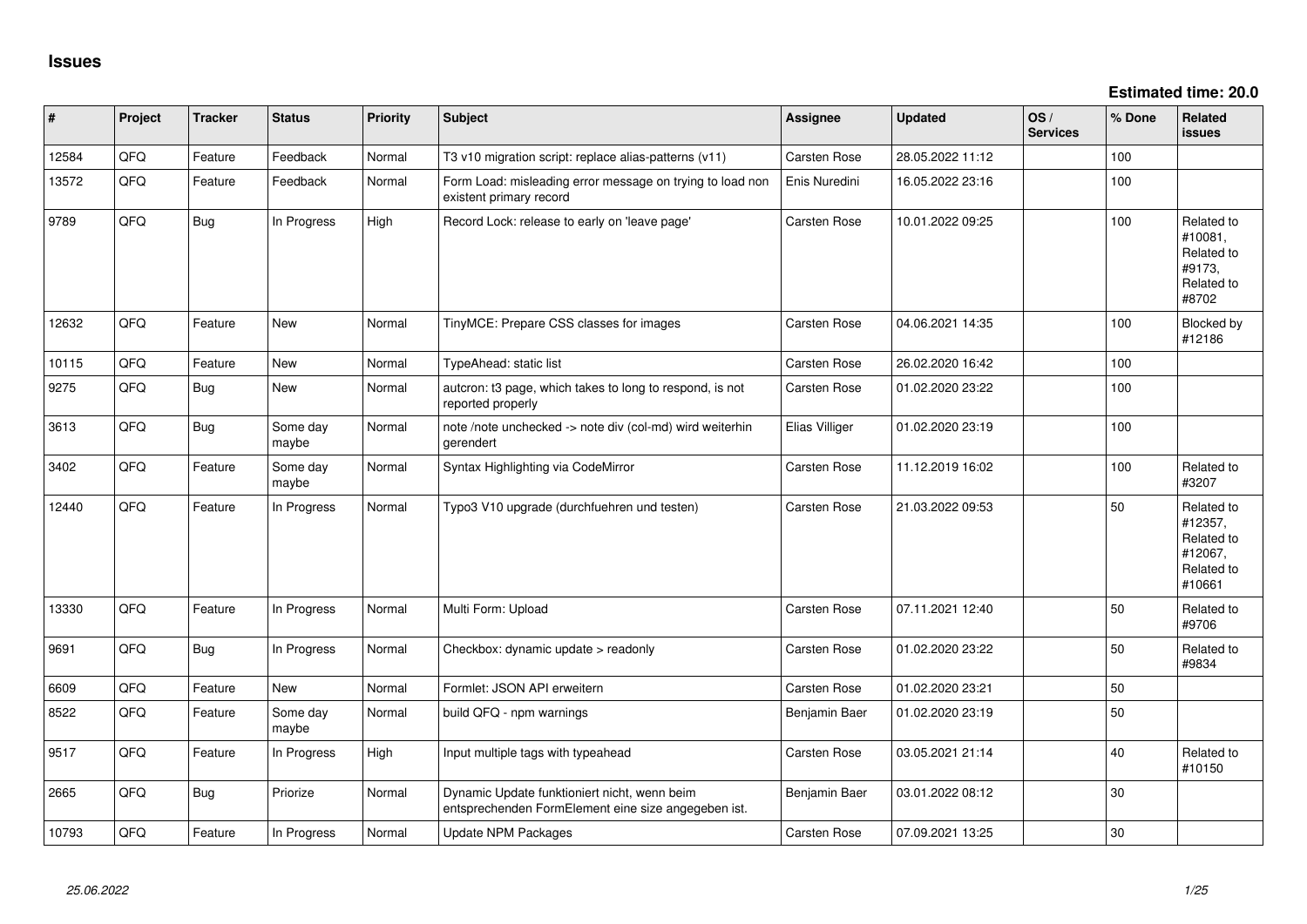| $\sharp$ | Project | <b>Tracker</b> | <b>Status</b>     | <b>Priority</b> | <b>Subject</b>                                            | Assignee      | <b>Updated</b>   | OS/<br><b>Services</b> | % Done      | Related<br>issues                                                                                                                                                     |
|----------|---------|----------------|-------------------|-----------------|-----------------------------------------------------------|---------------|------------------|------------------------|-------------|-----------------------------------------------------------------------------------------------------------------------------------------------------------------------|
| 1623     | QFQ     | Feature        | Some day<br>maybe | Normal          | RealURL                                                   |               | 11.12.2019 16:03 |                        | 30          |                                                                                                                                                                       |
| 14395    | QFQ     | Support        | New               | Normal          | FormEditor: Virtual table columns                         | Enis Nuredini | 21.06.2022 16:09 |                        | $\mathbf 0$ |                                                                                                                                                                       |
| 12630    | QFQ     | Feature        | In Progress       | Normal          | Input: date[time]: min / max values                       | Enis Nuredini | 20.06.2022 18:31 |                        | $\mathbf 0$ | Related to<br>#10096,<br>Related to<br>#14302,<br>Related to<br>#14303                                                                                                |
| 14323    | QFQ     | <b>Bug</b>     | In Progress       | Normal          | Report: render=both single - no impact                    | Carsten Rose  | 19.06.2022 18:31 |                        | $\mathbf 0$ |                                                                                                                                                                       |
| 14376    | QFQ     | Feature        | New               | Normal          | QFQ Bootstrap: if missing, create stored procedures       | Enis Nuredini | 19.06.2022 16:37 |                        | $\mathbf 0$ |                                                                                                                                                                       |
| 14371    | QFQ     | Feature        | Priorize          | Normal          | LDAP via REPORT                                           | Carsten Rose  | 19.06.2022 16:37 |                        | $\mathbf 0$ |                                                                                                                                                                       |
| 14290    | QFQ     | Feature        | Priorize          | Normal          | FormEditor: Show Table Definition                         | Carsten Rose  | 19.06.2022 16:37 |                        | $\mathbf 0$ |                                                                                                                                                                       |
| 14377    | QFQ     | <b>Bug</b>     | New               | Normal          | Documentation > General Tips: white page after migration  | Enis Nuredini | 19.06.2022 16:37 |                        | $\mathbf 0$ |                                                                                                                                                                       |
| 14283    | QFQ     | Bug            | Priorize          | Normal          | HEIC / HEIF convert doesn't trigger                       | Carsten Rose  | 19.06.2022 16:37 |                        | $\mathbf 0$ |                                                                                                                                                                       |
| 12452    | QFQ     | Feature        | Priorize          | Normal          | BaseURL: alsways with '/' at the end                      | Carsten Rose  | 19.06.2022 13:45 |                        | $\mathbf 0$ | Related to<br>#10782                                                                                                                                                  |
| 14320    | QFQ     | Feature        | ToDo              | Normal          | Allow specific HTML Tags and Attributes: general, TinyMCE | Enis Nuredini | 17.06.2022 10:44 |                        | $\Omega$    | Related to<br>#12664,<br>Related to<br>#12039,<br>Related to<br>#11702,<br>Related to<br>#7239,<br>Related to<br>#3708,<br>Related to<br>#3646,<br>Related to<br>#880 |
| 12262    | QFQ     | Feature        | ToDo              | Normal          | Form buttons on top: more customable                      | Enis Nuredini | 17.06.2022 10:44 |                        | $\Omega$    | Related to<br>#13945, Has<br>duplicate<br>#4046, Has<br>duplicate<br>#10080                                                                                           |
| 14303    | QFQ     | Bug            | ToDo              | Normal          | datetime broken with picker                               | Enis Nuredini | 17.06.2022 09:02 |                        | $\pmb{0}$   | Related to<br>#12630                                                                                                                                                  |
| 13608    | QFQ     | Feature        | Some day<br>maybe | Normal          | Automatic Browser Language Redirect                       | Enis Nuredini | 17.06.2022 08:35 |                        | 0           |                                                                                                                                                                       |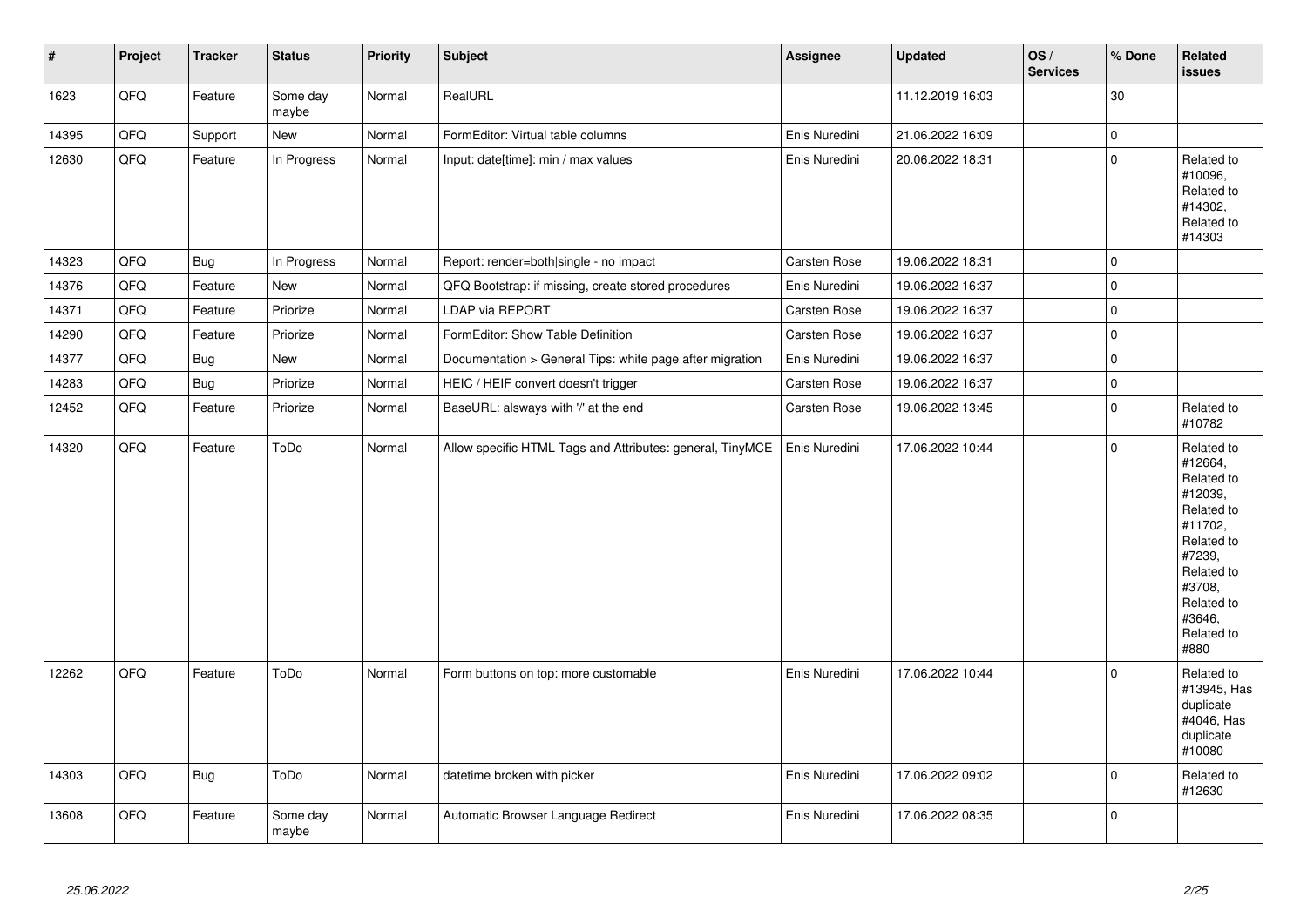| #     | Project | <b>Tracker</b> | <b>Status</b>     | <b>Priority</b> | <b>Subject</b>                                                         | <b>Assignee</b>     | <b>Updated</b>   | OS/<br><b>Services</b> | % Done      | Related<br>issues                                                      |
|-------|---------|----------------|-------------------|-----------------|------------------------------------------------------------------------|---------------------|------------------|------------------------|-------------|------------------------------------------------------------------------|
| 14322 | QFQ     | <b>Bug</b>     | New               | Normal          | Form Load: by default no scroll (save & close should be<br>visible)    | Enis Nuredini       | 15.06.2022 14:12 |                        | 0           | Related to<br>#14321,<br>Related to<br>#6232                           |
| 14305 | QFQ     | Bug            | New               | Normal          | Inline Report editing does not create history entries                  | <b>Carsten Rose</b> | 10.06.2022 11:55 |                        | $\mathbf 0$ |                                                                        |
| 14304 | QFQ     | <b>Bug</b>     | New               | Normal          | table sorter view safer does not work                                  | Carsten Rose        | 10.06.2022 11:49 |                        | 0           |                                                                        |
| 7732  | QFQ     | Feature        | Some day<br>maybe | Normal          | Javascript: Lazy Loading der add on libs                               | Benjamin Baer       | 08.06.2022 10:38 |                        | 0           | Related to<br>#12611,<br>Related to<br>#12490,<br>Related to<br>#10013 |
| 10013 | QFQ     | Feature        | Some day<br>maybe | Normal          | FE.typ=editor: CodeMirror                                              | <b>Carsten Rose</b> | 08.06.2022 10:37 |                        | 0           | Related to<br>#12611,<br>Related to<br>#12490,<br>Related to<br>#7732  |
| 12490 | QFQ     | Feature        | New               | Normal          | Loading Plugins in QFQ - see what tinymce does. (lazy<br>loading)      | Benjamin Baer       | 08.06.2022 10:37 |                        | $\mathbf 0$ | Related to<br>#12611,<br>Related to<br>#10013,<br>Related to<br>#7732  |
| 12611 | QFQ     | Feature        | Some day<br>maybe | Normal          | Refactoring: Bootstrap with Lazy Loading                               | <b>Carsten Rose</b> | 08.06.2022 10:37 |                        | $\Omega$    | Related to<br>#12490,<br>Related to<br>#10013,<br>Related to<br>#7732  |
| 9052  | QFQ     | Feature        | Feedback          | High            | Report: CodeMirror with SQL Syntax Highlight in FE                     | Enis Nuredini       | 08.06.2022 10:25 |                        | 0           |                                                                        |
| 14175 | QFQ     | Bug            | In Progress       | Normal          | Opening a form with no QFQ Session cookie fails                        | Carsten Rose        | 03.06.2022 10:40 |                        | 0           |                                                                        |
| 13716 | QFQ     | Bug            | New               | High            | Firefox ask to store username/password                                 | Enis Nuredini       | 30.05.2022 09:31 |                        | 0           | Related to<br>#13827                                                   |
| 12066 | QFQ     | Bug            | New               | High            | enterAsSubmit: Forward wird nicht ausgeführt                           | Enis Nuredini       | 29.05.2022 09:23 |                        | 0           |                                                                        |
| 11630 | QFG     | Bug            | Feedback          | High            | Bitte check ob CALL() in 20.11.0 noch so funktioniert wie in<br>20.4.1 | Enis Nuredini       | 28.05.2022 13:45 |                        | $\Omega$    | Related to<br>#11325                                                   |
| 12989 | QFQ     | Bug            | New               | Normal          | empty string does not trigger dynamic update                           | Enis Nuredini       | 28.05.2022 11:09 |                        | $\mathbf 0$ |                                                                        |
| 14185 | QFQ     | Feature        | New               | Normal          | External/Autocron.php - better suitable directory                      | Support: System     | 28.05.2022 11:03 |                        | $\mathbf 0$ |                                                                        |
| 13943 | QFQ     | Bug            | Priorize          | Normal          | unable to find formgroup                                               | Enis Nuredini       | 28.05.2022 11:03 |                        | 0           |                                                                        |
| 14090 | QFQ     | Feature        | New               | Normal          | Nützliche _script funktionen                                           | Carsten Rose        | 28.05.2022 11:03 |                        | $\pmb{0}$   |                                                                        |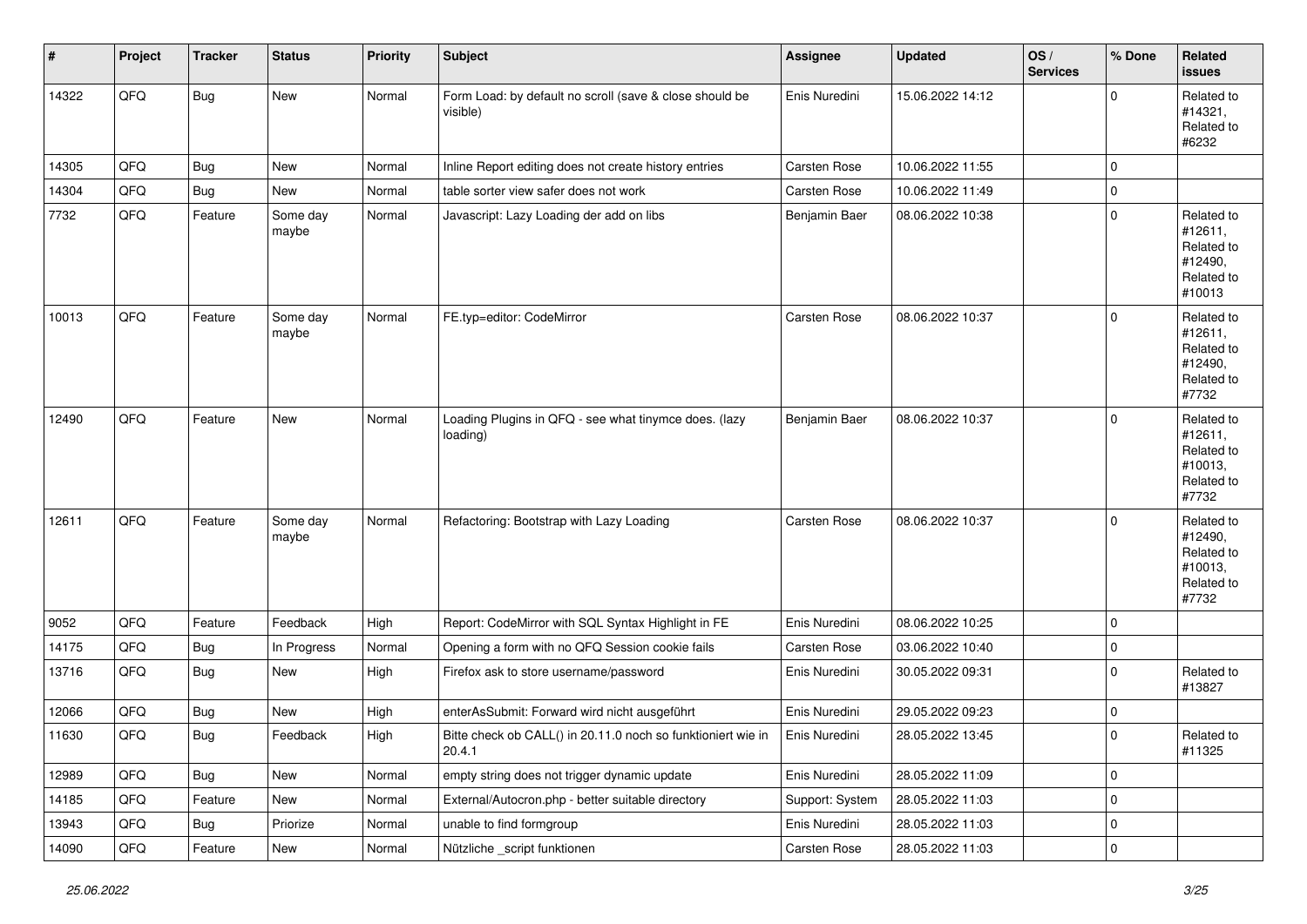| $\vert$ # | Project | <b>Tracker</b> | <b>Status</b> | <b>Priority</b> | <b>Subject</b>                                                            | <b>Assignee</b>        | <b>Updated</b>   | OS/<br><b>Services</b> | % Done         | Related<br><b>issues</b>                                                                                                       |
|-----------|---------|----------------|---------------|-----------------|---------------------------------------------------------------------------|------------------------|------------------|------------------------|----------------|--------------------------------------------------------------------------------------------------------------------------------|
| 13609     | QFQ     | Feature        | New           | Normal          | QFQ Introduction: Seite aufloesen                                         | Philipp<br>Gröbelbauer | 28.05.2022 11:02 |                        | $\mathbf 0$    |                                                                                                                                |
| 14233     | QFQ     | <b>Bug</b>     | New           | Normal          | AS _link: question - HTML is not rendered                                 | Carsten Rose           | 28.05.2022 11:02 |                        | $\mathbf 0$    |                                                                                                                                |
| 14227     | QFQ     | Feature        | New           | Normal          | Selenium Konkurrenz: cypress.io                                           | Enis Nuredini          | 28.05.2022 11:02 |                        | $\mathbf 0$    |                                                                                                                                |
| 14187     | QFQ     | Feature        | New           | High            | qfq.log: show current URL                                                 | Carsten Rose           | 28.05.2022 11:02 |                        | 0              | Related to<br>#13933,<br>Related to<br>#12532,<br>Related to<br>#11893                                                         |
| 14077     | QFQ     | <b>Bug</b>     | New           | Normal          | As _link: Attribute 'class' missing by r:1 and r:3 - but should<br>set    | Carsten Rose           | 28.05.2022 11:02 |                        | $\mathbf 0$    | Related to<br>#5342,<br>Related to<br>#4343                                                                                    |
| 14028     | QFQ     | Feature        | <b>New</b>    | Normal          | Required notification: visual nicer                                       | Enis Nuredini          | 28.05.2022 11:01 |                        | $\mathbf 0$    |                                                                                                                                |
| 13945     | QFQ     | Feature        | New           | Normal          | As _link: content before/after link                                       | Enis Nuredini          | 28.05.2022 11:01 |                        | 0              | Related to<br>#12262                                                                                                           |
| 13689     | QFQ     | Bug            | New           | Normal          | Enter auf Eingabefeld mit ungültigem Wert führt zu blurry<br>Seite        | Enis Nuredini          | 28.05.2022 10:53 |                        | $\mathbf{0}$   | Related to<br>#14245, Has<br>duplicate<br>#11891                                                                               |
| 14245     | QFQ     | Bug            | <b>New</b>    | Normal          | Form Save Btn bleibt disabled wenn Datumsfeld über<br>Datepicker geändert | Enis Nuredini          | 27.05.2022 13:45 |                        | $\mathbf{0}$   | Related to<br>#13689                                                                                                           |
| 13767     | QFQ     | Bug            | Feedback      | Normal          | date/time-picker: required shows up/down button orange                    | Enis Nuredini          | 16.05.2022 23:16 |                        | $\mathbf 0$    |                                                                                                                                |
| 10782     | QFQ     | Feature        | Feedback      | Normal          | Tiny MCE: Image Upload                                                    | Enis Nuredini          | 16.05.2022 23:16 |                        | 0              | Related to<br>#12452                                                                                                           |
| 11517     | QFQ     | Bug            | In Progress   | Normal          | extraButtonInfo Broken for multiple FormElements                          | Carsten Rose           | 12.05.2022 13:12 |                        | $\mathbf 0$    | Related to<br>#7890,<br>Related to<br>#3811, Has<br>duplicate<br>#10905, Has<br>duplicate<br>#10553, Has<br>duplicate<br>#6779 |
| 10979     | QFQ     | Feature        | New           | Normal          | Ajax Calls an API - dataReport                                            | Carsten Rose           | 11.05.2022 12:15 |                        | $\mathbf 0$    |                                                                                                                                |
| 14091     | QFQ     | <b>Bug</b>     | New           | Normal          | inconsistent template path for twig                                       | Carsten Rose           | 19.04.2022 18:36 |                        | $\mathbf 0$    |                                                                                                                                |
| 13451     | QFQ     | <b>Bug</b>     | New           | Normal          | Character Counter / Max Character: Problem in Safari                      | Carsten Rose           | 15.04.2022 17:18 |                        | $\mathbf 0$    |                                                                                                                                |
| 13900     | QFQ     | Feature        | Priorize      | Normal          | Selenium: Check das Cookie/PDF funktioniert                               | Enis Nuredini          | 25.03.2022 12:45 |                        | $\overline{0}$ |                                                                                                                                |
| 10569     | QFQ     | Feature        | Priorize      | Normal          | link _blank more safe                                                     | Enis Nuredini          | 25.03.2022 12:44 |                        | $\overline{0}$ |                                                                                                                                |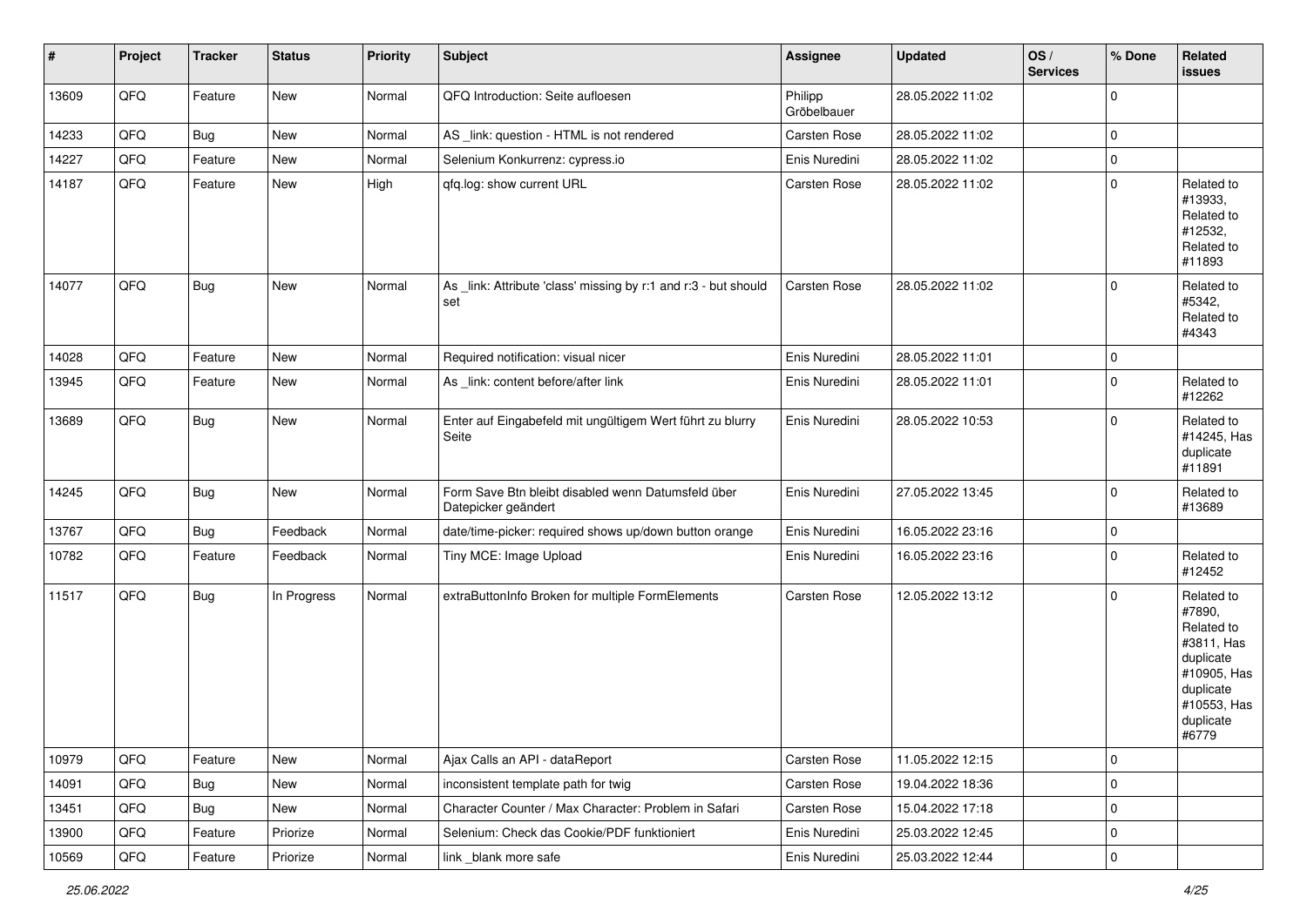| ∦     | Project | <b>Tracker</b> | <b>Status</b> | <b>Priority</b> | <b>Subject</b>                                                                                                                                      | Assignee            | <b>Updated</b>   | OS/<br><b>Services</b> | % Done      | Related<br>issues    |
|-------|---------|----------------|---------------|-----------------|-----------------------------------------------------------------------------------------------------------------------------------------------------|---------------------|------------------|------------------------|-------------|----------------------|
| 13899 | QFQ     | Bug            | ToDo          | Normal          | Selenium: zum laufen bringen                                                                                                                        | Enis Nuredini       | 25.03.2022 10:24 |                        | $\Omega$    |                      |
| 8891  | QFQ     | <b>Bug</b>     | <b>New</b>    | High            | formSubmitLog: do not log passwords                                                                                                                 | Enis Nuredini       | 25.03.2022 09:06 |                        | $\mathbf 0$ |                      |
| 10463 | QFQ     | Feature        | <b>New</b>    | Normal          | Report_link: expliztes setzen von HTML Tags (Bedarf fuer<br>'data-selenium' & 'id')                                                                 | Enis Nuredini       | 23.03.2022 09:23 |                        | $\mathbf 0$ | Related to<br>#7648  |
| 11892 | QFQ     | Feature        | <b>New</b>    | Normal          | tablesorter: columns with links are hard to order - new<br>qualifier 'Y: <ord>'</ord>                                                               | Enis Nuredini       | 23.03.2022 09:22 |                        | $\Omega$    |                      |
| 7602  | QFQ     | Feature        | ToDo          | High            | Multi Select: with checkboxes                                                                                                                       | Benjamin Baer       | 22.03.2022 09:07 |                        | $\mathbf 0$ |                      |
| 6140  | QFQ     | <b>Bug</b>     | Priorize      | Normal          | QFQ DnD Sort: Locked fields                                                                                                                         | Benjamin Baer       | 21.03.2022 09:56 |                        | $\mathbf 0$ |                      |
| 6801  | QFQ     | Feature        | Priorize      | Normal          | Fabric: Maximize / Fulllscreen                                                                                                                      | Benjamin Baer       | 21.03.2022 09:56 |                        | $\pmb{0}$   |                      |
| 5562  | QFQ     | Feature        | Priorize      | Normal          | Drag'n'Drop fuer Uploads                                                                                                                            | Benjamin Baer       | 21.03.2022 09:52 |                        | $\Omega$    | Related to<br>#9706  |
| 6224  | QFQ     | Feature        | Priorize      | Normal          | Dynamic update: fade in/out fields                                                                                                                  | Benjamin Baer       | 21.03.2022 09:50 |                        | $\mathbf 0$ |                      |
| 5366  | QFQ     | Feature        | Priorize      | Normal          | Saving with keyboard shortcuts                                                                                                                      | Benjamin Baer       | 21.03.2022 09:47 |                        | $\Omega$    |                      |
| 12714 | QFQ     | Bug            | <b>New</b>    | Normal          | Conversion of GIF to PDF broken when GIF contains Alpha.                                                                                            | <b>Carsten Rose</b> | 19.03.2022 17:49 |                        | $\mathbf 0$ |                      |
| 12556 | QFQ     | Feature        | <b>New</b>    | Normal          | Pills Title: colored = static or dynamic on allrequiredgiven                                                                                        | Benjamin Baer       | 19.03.2022 17:49 |                        | $\pmb{0}$   |                      |
| 12546 | QFQ     | Bug            | Feedback      | Normal          | Branch 'Development' - Unit Tests mit dirty workaround<br>angepasst                                                                                 | <b>Carsten Rose</b> | 19.03.2022 17:48 |                        | $\mathbf 0$ |                      |
| 12512 | QFQ     | Bug            | <b>New</b>    | Normal          | Some MySQL Installation can't use 'stored procedures'                                                                                               | Carsten Rose        | 19.03.2022 17:48 |                        | $\Omega$    |                      |
| 12508 | QFQ     | <b>Bug</b>     | In Progress   | High            | gfg Form: sendMail                                                                                                                                  | Karin Niffeler      | 19.03.2022 17:48 |                        | $\mathbf 0$ |                      |
| 12520 | QFQ     | Bug            | <b>New</b>    | Normal          | Switch FE User: still active even FE User session expired                                                                                           | <b>Carsten Rose</b> | 19.03.2022 17:48 |                        | $\Omega$    |                      |
| 12581 | QFQ     | Bug            | <b>New</b>    | Normal          | Form.forward=close: Record 'new' in new browser tab ><br>save (& close) >> Form is not reloaded with new created<br>record id and stays in mode=new | Carsten Rose        | 19.03.2022 17:48 |                        | $\Omega$    |                      |
| 12603 | QFQ     | Feature        | <b>New</b>    | Normal          | Dropdown (Select), Radio, checkbox:<br>itemListAlways={{!SELECT key, value}}                                                                        | <b>Carsten Rose</b> | 19.03.2022 17:47 |                        | $\mathbf 0$ |                      |
| 12664 | QFQ     | Feature        | <b>New</b>    | Normal          | TinyMCE: report/remove malicous HTML/JS Code                                                                                                        | <b>Carsten Rose</b> | 19.03.2022 17:47 |                        | $\mathbf 0$ | Related to<br>#14320 |
| 12716 | QFQ     | <b>Bug</b>     | <b>New</b>    | Normal          | template group: Pattern only applied to first instance                                                                                              | <b>Carsten Rose</b> | 19.03.2022 17:47 |                        | $\mathbf 0$ |                      |
| 13331 | QFQ     | Bug            | <b>New</b>    | Normal          | Multi Form: Clear Icon misplaced                                                                                                                    | <b>Carsten Rose</b> | 19.03.2022 17:47 |                        | $\mathbf 0$ |                      |
| 13332 | QFQ     | Bug            | New           | Normal          | Multi Form: Required Felder werden visuell nicht markiert.                                                                                          | Carsten Rose        | 19.03.2022 17:47 |                        | $\pmb{0}$   |                      |
| 13460 | QFQ     | <b>Bug</b>     | <b>New</b>    | Normal          | Doc: Password set/reset  password should not processed<br>with 'html encode'                                                                        | Carsten Rose        | 19.03.2022 17:46 |                        | $\mathbf 0$ |                      |
| 13467 | QFQ     | Feature        | <b>New</b>    | Normal          | ChangeLog Generator                                                                                                                                 | <b>Carsten Rose</b> | 19.03.2022 17:46 |                        | $\Omega$    | Related to<br>#11460 |
| 13528 | QFQ     | Bug            | New           | Normal          | gfg.io > releases: es wird kein neues Release angelegt                                                                                              | Benjamin Baer       | 19.03.2022 17:46 |                        | $\pmb{0}$   |                      |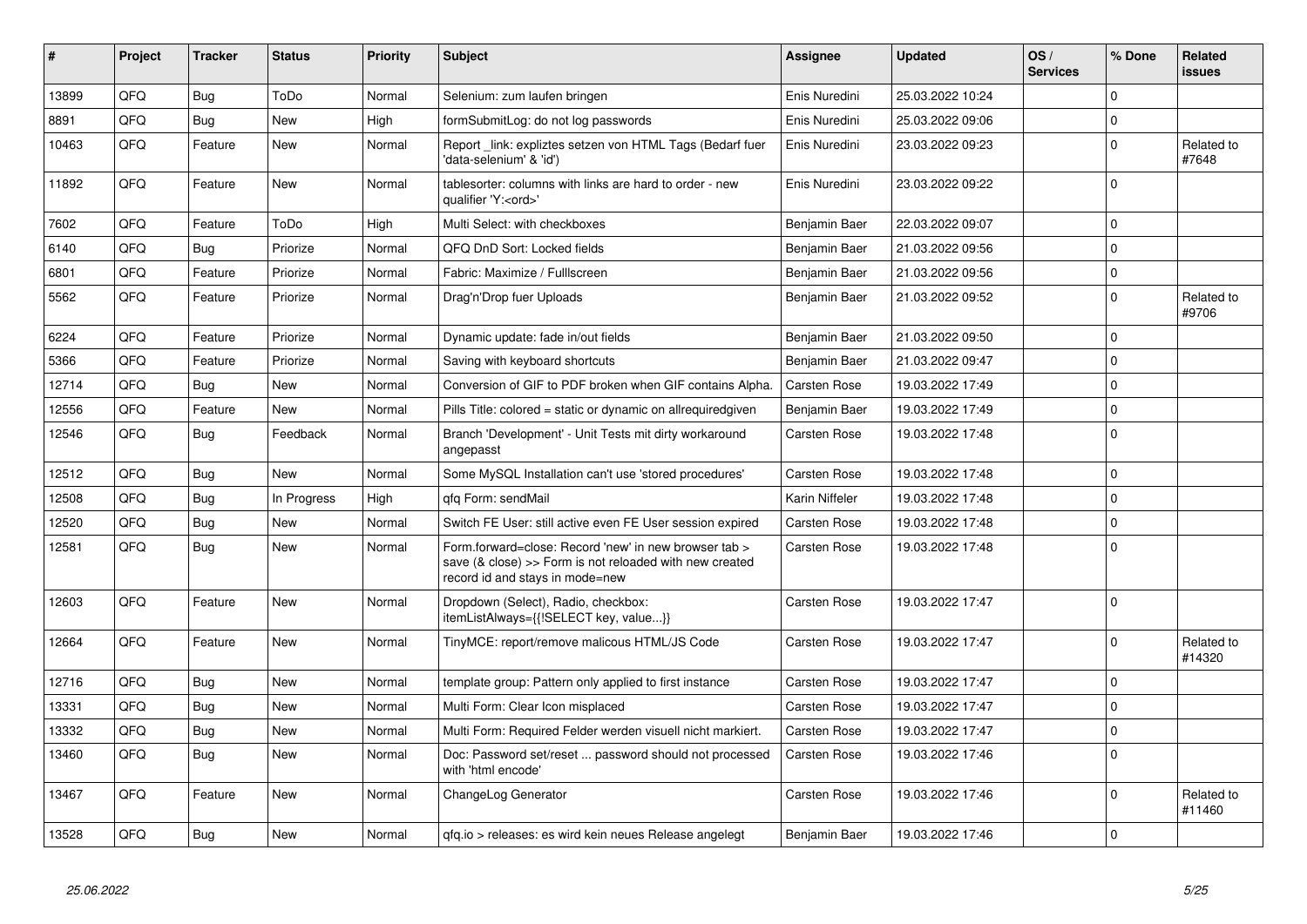| #     | Project | <b>Tracker</b> | <b>Status</b>              | <b>Priority</b> | <b>Subject</b>                                                                                                                                       | Assignee            | <b>Updated</b>   | OS/<br><b>Services</b> | % Done      | Related<br>issues                           |
|-------|---------|----------------|----------------------------|-----------------|------------------------------------------------------------------------------------------------------------------------------------------------------|---------------------|------------------|------------------------|-------------|---------------------------------------------|
| 13592 | QFQ     | Bug            | New                        | Normal          | QFQ Build Queue: das vergeben von Tags klappt nicht. Es<br>werden keine Releases gebaut.                                                             | Carsten Rose        | 19.03.2022 17:45 |                        | $\Omega$    |                                             |
| 13647 | QFQ     | <b>Bug</b>     | <b>New</b>                 | Normal          | Autofocus funktioniert nicht auf Chrome                                                                                                              | Benjamin Baer       | 19.03.2022 17:44 |                        | $\Omega$    |                                             |
| 13700 | QFQ     | Feature        | <b>New</b>                 | Normal          | Redesign qfq.io Seite                                                                                                                                | Carsten Rose        | 19.03.2022 17:43 |                        | $\Omega$    |                                             |
| 13757 | QFQ     | Feature        | <b>New</b>                 | High            | QR / Bar-Code Plugin                                                                                                                                 | Enis Nuredini       | 19.03.2022 17:43 |                        | $\Omega$    |                                             |
| 13841 | QFQ     | Feature        | <b>New</b>                 | Normal          | Create PDF via iText - evaluate                                                                                                                      | Carsten Rose        | 19.03.2022 17:42 |                        | $\Omega$    |                                             |
| 13843 | QFQ     | Feature        | New                        | Normal          | Create JWT via QFQ                                                                                                                                   | <b>Carsten Rose</b> | 19.03.2022 17:42 |                        | $\Omega$    |                                             |
| 5548  | QFQ     | Feature        | Some day<br>maybe          | Normal          | 801 Textfiles/Scriptfiles als Thumbnail                                                                                                              | Carsten Rose        | 07.03.2022 16:26 |                        | $\Omega$    |                                             |
| 12395 | QFQ     | Bug            | ToDo                       | High            | QFQ Function: Result two times shown                                                                                                                 | Carsten Rose        | 18.02.2022 08:59 |                        | $\Omega$    |                                             |
| 5894  | QFQ     | Feature        | Feedback                   | Normal          | Typeahead in Report: show/hide rows dynamically                                                                                                      | Carsten Rose        | 18.02.2022 08:50 |                        | $\Omega$    | Related to<br>#5893.<br>Related to<br>#5885 |
| 4413  | QFQ     | Feature        | <b>New</b>                 | Normal          | fieldset: show/hidden, modeSql, dynamicUpdate                                                                                                        | Carsten Rose        | 09.02.2022 15:19 |                        | $\Omega$    |                                             |
| 13706 | QFQ     | <b>Bug</b>     | <b>New</b>                 | Normal          | Wrong CheckType in FieldElement LastStatus of Form Cron                                                                                              | Carsten Rose        | 21.01.2022 18:20 |                        | $\Omega$    |                                             |
| 13659 | QFQ     | <b>Bug</b>     | <b>New</b>                 | Normal          | wrong sanitize class applied to R-store                                                                                                              | Carsten Rose        | 15.01.2022 14:23 |                        | $\Omega$    |                                             |
| 12476 | QFQ     | Feature        | New                        | Normal          | clearMe: a) should trigger 'dirty', b) sticky on textarea resize                                                                                     | Benjamin Baer       | 04.01.2022 08:40 |                        | $\Omega$    | Related to<br>#9528                         |
| 6870  | QFQ     | Feature        | Priorize                   | Normal          | Click on '_link' triggers an API call                                                                                                                | Benjamin Baer       | 03.01.2022 08:25 |                        | $\Omega$    |                                             |
| 6566  | QFQ     | <b>Bug</b>     | Priorize                   | Normal          | Link Function 'delete': provided parameter missing on page<br>reload                                                                                 | Benjamin Baer       | 03.01.2022 08:08 |                        | $\Omega$    |                                             |
| 4457  | QFQ     | Bug            | Priorize                   | Normal          | typeahead: pressing return to select an item, saves the form<br>and closes the form.                                                                 | Benjamin Baer       | 03.01.2022 08:01 |                        | $\Omega$    | Related to<br>#4398                         |
| 7965  | QFQ     | Feature        | Priorize                   | Normal          | Input type 'text' with visual format - currency                                                                                                      | Benjamin Baer       | 03.01.2022 07:45 |                        | $\Omega$    |                                             |
| 9135  | QFQ     | Feature        | Priorize                   | Normal          | Progress Bar generic / replace old hourglass download<br>popup                                                                                       | Benjamin Baer       | 03.01.2022 07:43 |                        | $\Omega$    |                                             |
| 12327 | QFQ     | Bug            | <b>New</b>                 | Normal          | Copy to clipboard: Glyphicon can not be changed                                                                                                      | <b>Carsten Rose</b> | 27.12.2021 17:59 |                        | $\Omega$    |                                             |
| 13566 | QFQ     | Feature        | Ready to sync<br>(develop) | Normal          | Delete config-example.qfq.php file                                                                                                                   | Carsten Rose        | 23.12.2021 09:25 |                        | $\Omega$    |                                             |
| 12463 | QFQ     | Bug            | ToDo                       | High            | QFQ Function: 'function' and 'sql' on same level - output of<br>sql is shown two times.                                                              | Carsten Rose        | 15.12.2021 16:31 |                        | $\mathbf 0$ |                                             |
| 12544 | QFQ     | Feature        | New                        | High            | a) ' AS _link' new also as ' AS _format', b) sortierung via   Carsten Rose<br>'display: none;', c) '_format' benoeitgt nicht zwingend<br>u/U/p/m/z/d |                     | 14.12.2021 16:03 |                        | 0           |                                             |
| 12702 | QFQ     | Bug            | New                        | High            | templateGroup: broken in multiDb Setup                                                                                                               | Carsten Rose        | 14.12.2021 16:02 |                        | 0           |                                             |
| 12545 | QFQ     | <b>Bug</b>     | New                        | Urgent          | sql.log not created / updated                                                                                                                        | Carsten Rose        | 14.12.2021 16:02 |                        | $\pmb{0}$   |                                             |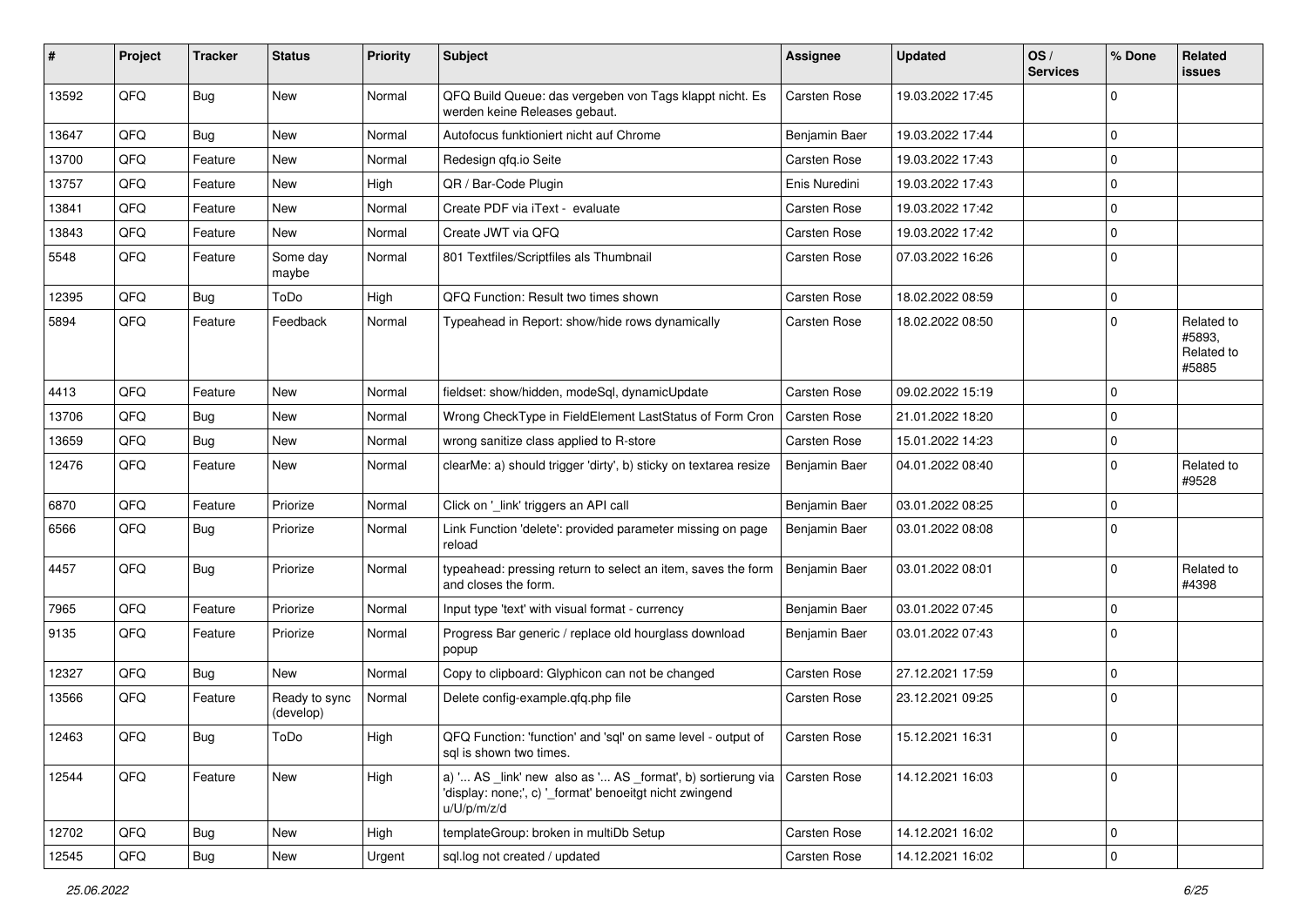| $\vert$ # | Project | <b>Tracker</b> | <b>Status</b>     | <b>Priority</b> | <b>Subject</b>                                                                                           | <b>Assignee</b>     | <b>Updated</b>   | OS/<br><b>Services</b> | % Done      | <b>Related</b><br><b>issues</b>                                         |
|-----------|---------|----------------|-------------------|-----------------|----------------------------------------------------------------------------------------------------------|---------------------|------------------|------------------------|-------------|-------------------------------------------------------------------------|
| 12974     | QFQ     | Bug            | New               | High            | Sanitize Queries in Action-Elements                                                                      | Carsten Rose        | 07.12.2021 17:19 |                        | $\mathbf 0$ |                                                                         |
| 12670     | QFQ     | Bug            | New               | High            | Dropdown-Menu classes können nicht mehr angegeben<br>werden                                              | Carsten Rose        | 07.12.2021 17:19 |                        | $\mathbf 0$ |                                                                         |
| 12532     | QFQ     | Feature        | New               | High            | SIP-Parameter bei Seitenaufruf in Browser-Console<br>anzeigen                                            | Carsten Rose        | 07.12.2021 17:19 |                        | $\mathbf 0$ | Related to<br>#11893,<br>Related to<br>#14187                           |
| 12513     | QFQ     | <b>Bug</b>     | <b>New</b>        | High            | Implement server side check of maxlength                                                                 | Carsten Rose        | 07.12.2021 17:19 |                        | $\mathbf 0$ |                                                                         |
| 12186     | QFQ     | Feature        | <b>New</b>        | High            | TinyMCE Config für Objekte                                                                               | Carsten Rose        | 07.12.2021 17:19 |                        | $\mathbf 0$ | <b>Blocks</b><br>#12632                                                 |
| 10114     | QFQ     | Feature        | New               | High            | Symbol (Link): 'G:' (Glyphicon) replaced by 'i:' (icon)                                                  |                     | 07.12.2021 17:19 |                        | $\mathbf 0$ | Related to<br>#3797,<br>Related to<br>#4194                             |
| 6116      | QFQ     | Bug            | Priorize          | High            | value of checkbox not saved                                                                              | Carsten Rose        | 07.12.2021 17:19 |                        | $\mathbf 0$ |                                                                         |
| 9834      | QFQ     | Bug            | Priorize          | Normal          | Input elements with tag 'disabled' are missing on<br>form-submit: server option 'processReadOnly' broken | Carsten Rose        | 07.12.2021 16:43 |                        | $\mathbf 0$ | Related to<br>#9691,<br>Related to<br>#5305, Has<br>duplicate<br>#12331 |
| 11702     | QFQ     | Feature        | <b>New</b>        | Normal          | HTML Special Char makes no sense for 'allbut' if '&' is<br>forbidden                                     | Carsten Rose        | 07.12.2021 16:35 |                        | 0           | Related to<br>#5112,<br>Related to<br>#14320                            |
| 8082      | QFQ     | Feature        | Priorize          | High            | Contact form without saving record                                                                       | <b>Carsten Rose</b> | 07.12.2021 15:20 |                        | $\Omega$    | Related to<br>#8587,<br><b>Blocks</b><br>#11850                         |
| 13354     | QFQ     | Feature        | <b>New</b>        | Normal          | Using Websocket in QFQ                                                                                   | <b>Carsten Rose</b> | 10.11.2021 15:47 |                        | $\mathbf 0$ |                                                                         |
| 9013      | QFQ     | <b>Bug</b>     | <b>New</b>        | Normal          | Error in Twig template not handled                                                                       | Carsten Rose        | 20.10.2021 13:43 |                        | $\mathbf 0$ |                                                                         |
| 12337     | QFQ     | Feature        | Some day<br>maybe | Normal          | Database.php: better caching                                                                             | Carsten Rose        | 16.09.2021 15:10 |                        | $\mathbf 0$ |                                                                         |
| 12315     | QFQ     | Feature        | Some day<br>maybe | Normal          | Form History (Diffs) / Backups                                                                           | Carsten Rose        | 16.09.2021 15:10 |                        | $\mathbf 0$ |                                                                         |
| 11323     | QFQ     | Feature        | Some day<br>maybe | Normal          | Report Frontend Editor Modal + Codemirror                                                                | Carsten Rose        | 16.09.2021 15:10 |                        | 0           | Related to<br>#11036                                                    |
| 11322     | QFQ     | Feature        | Some day<br>maybe | Normal          | Form Element JSON - (multiline parameter field)                                                          | Carsten Rose        | 16.09.2021 15:10 |                        | 0           |                                                                         |
| 11217     | QFQ     | Feature        | Some day<br>maybe | Normal          | <b>Extend Script Functionality</b>                                                                       | Carsten Rose        | 16.09.2021 15:10 |                        | 0           |                                                                         |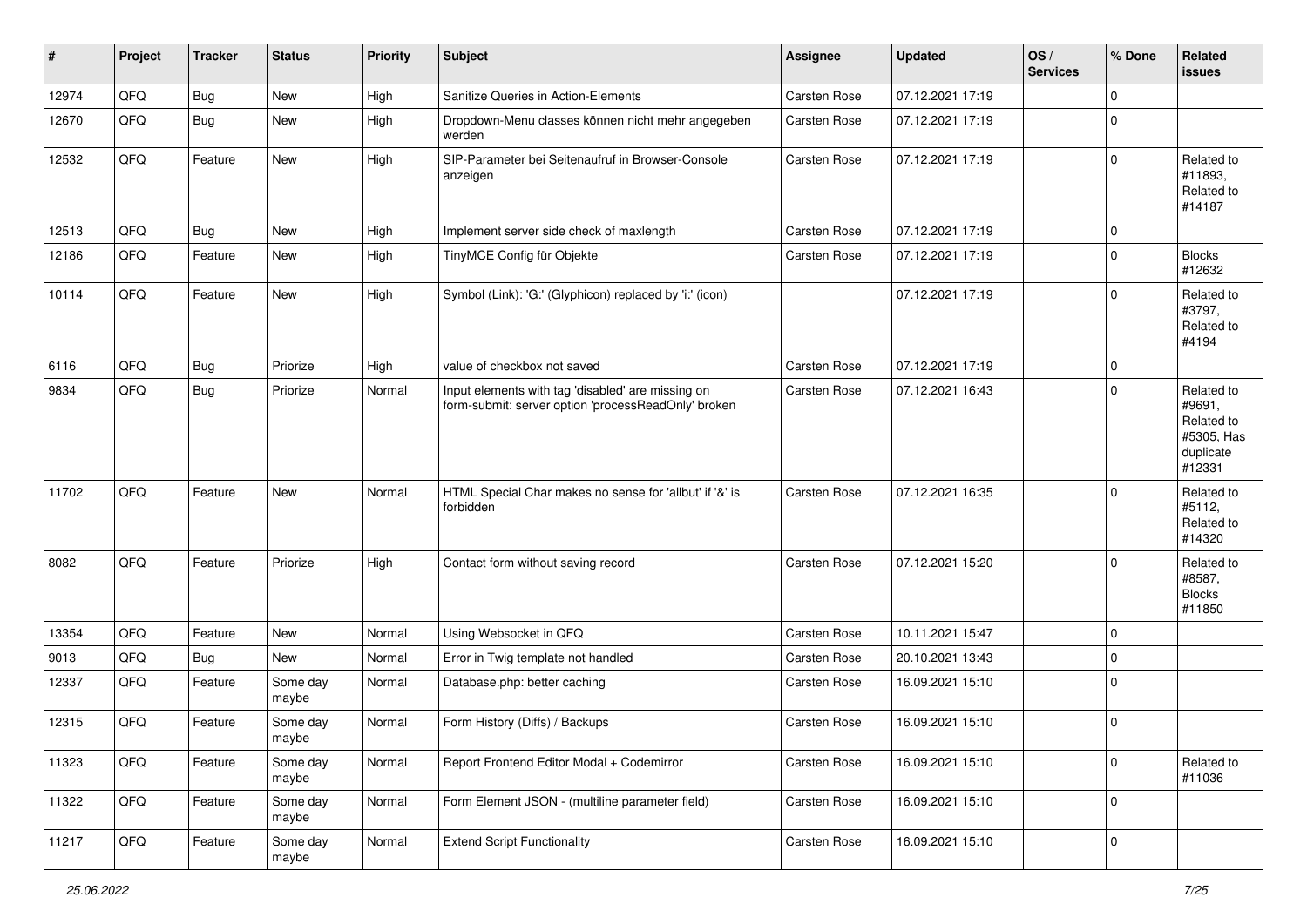| #     | Project        | <b>Tracker</b> | <b>Status</b>     | <b>Priority</b> | <b>Subject</b>                                                                         | Assignee            | <b>Updated</b>   | OS/<br><b>Services</b> | % Done       | Related<br><b>issues</b>                      |
|-------|----------------|----------------|-------------------|-----------------|----------------------------------------------------------------------------------------|---------------------|------------------|------------------------|--------------|-----------------------------------------------|
| 10716 | QFQ            | Feature        | Some day<br>maybe | Normal          | Business Logic mit Externen Skripten                                                   | Carsten Rose        | 16.09.2021 15:10 |                        | 0            | Related to<br>#10713,<br>Related to<br>#8217  |
| 10095 | QFQ            | Feature        | Some day<br>maybe | Normal          | Generic Gitlab Integration into QFQ                                                    | Carsten Rose        | 16.09.2021 15:10 |                        | $\mathbf 0$  |                                               |
| 8586  | QFQ            | Feature        | Some day<br>maybe | Normal          | QFQ: Enhance Error message for 'record not found'                                      | Carsten Rose        | 16.09.2021 15:10 |                        | 0            |                                               |
| 8520  | QFQ            | Feature        | Some day<br>maybe | Normal          | Bring QFQ to Composer                                                                  | Carsten Rose        | 16.09.2021 15:10 |                        | $\mathbf 0$  |                                               |
| 8101  | QFQ            | Feature        | Some day<br>maybe | Normal          | Password hash: support further hashing methods                                         | Carsten Rose        | 16.09.2021 15:10 |                        | 0            |                                               |
| 7453  | QFQ            | Feature        | Some day<br>maybe | Normal          | import / export forms QFQ                                                              | Carsten Rose        | 16.09.2021 15:10 |                        | $\mathbf 0$  |                                               |
| 7452  | QFQ            | Feature        | Some day<br>maybe | Normal          | automate deployment new QFQ version                                                    | Carsten Rose        | 16.09.2021 15:10 |                        | $\Omega$     |                                               |
| 7456  | QFQ            | <b>Bug</b>     | Some day<br>maybe | Low             | Todos in Code: solve or make ticket                                                    | <b>Carsten Rose</b> | 16.09.2021 15:10 |                        | $\mathbf 0$  |                                               |
| 11036 | QFQ            | Feature        | Some day<br>maybe | Normal          | inline report editor permissions                                                       | Carsten Rose        | 16.09.2021 15:09 |                        | 0            | Related to<br>#11323                          |
| 10745 | QFQ            | Feature        | Some day<br>maybe | Normal          | Tablesorter Excel Export                                                               | Carsten Rose        | 16.09.2021 15:09 |                        | $\mathbf 0$  |                                               |
| 10116 | QFQ            | Feature        | Some day<br>maybe | Normal          | TypeAhead: Tag - show inside 'input' element                                           | Carsten Rose        | 16.09.2021 15:09 |                        | $\pmb{0}$    |                                               |
| 12325 | QFQ            | <b>Bug</b>     | Priorize          | Normal          | MultiDB form.dblndex not working for report syntax                                     | <b>Carsten Rose</b> | 07.09.2021 13:37 |                        | 0            | Related to<br>#12145,<br>Related to<br>#12314 |
| 11980 | QFQ            | Feature        | In Progress       | Normal          | protected verzeichnis MUSS geschützt werden                                            | Carsten Rose        | 07.09.2021 13:30 |                        | 0            |                                               |
| 10661 | QFQ            | Bug            | In Progress       | Normal          | Typo3 Warnungen                                                                        | Carsten Rose        | 07.09.2021 13:23 |                        | 0            | Related to<br>#12440                          |
| 4445  | QFQ            | Feature        | Some day<br>maybe | Normal          | template group: Option to simulate fieldset                                            |                     | 28.06.2021 14:11 |                        | $\mathbf 0$  |                                               |
| 9669  | $\mathsf{QFQ}$ | Bug            | Some day<br>maybe | Normal          | Checkbox / Template Group: radio/checkbox visible broken   Carsten Rose<br>after 'add' |                     | 16.06.2021 13:47 |                        | $\pmb{0}$    | Related to<br>#8091                           |
| 8204  | QFQ            | Feature        | Priorize          | High            | Position 'required mark'                                                               | Carsten Rose        | 16.06.2021 13:44 |                        | $\mathbf{0}$ |                                               |
| 5305  | QFO            | Bug            | New               | Normal          | Upload FormElement: nicht disabled by readonly Form                                    | Carsten Rose        | 16.06.2021 13:43 |                        | 0            | Related to<br>#9347,<br>Related to<br>#9834   |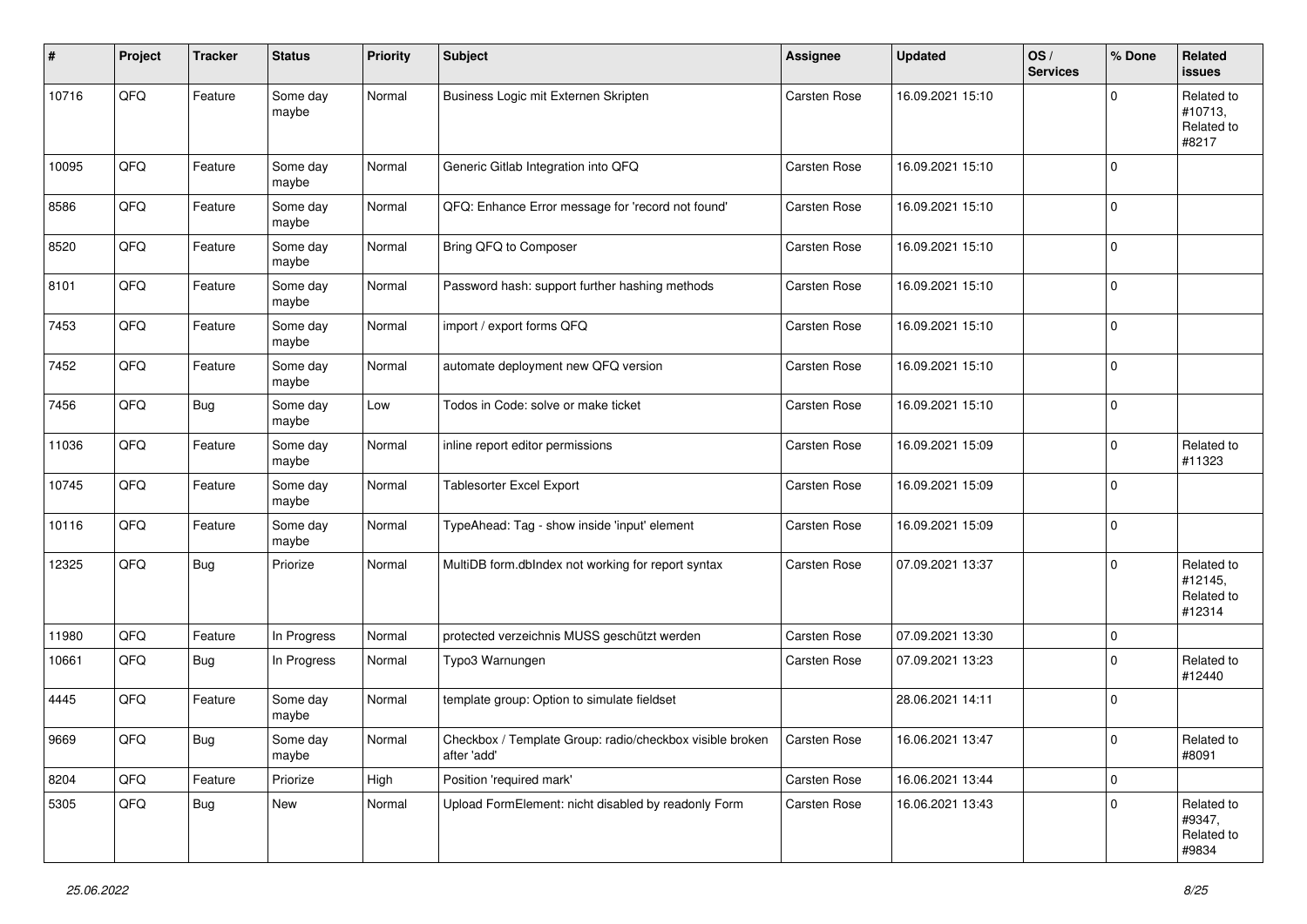| $\vert$ # | Project | <b>Tracker</b> | <b>Status</b> | <b>Priority</b> | <b>Subject</b>                                                                                                 | <b>Assignee</b>     | <b>Updated</b>   | OS/<br><b>Services</b> | % Done      | Related<br>issues                                                      |
|-----------|---------|----------------|---------------|-----------------|----------------------------------------------------------------------------------------------------------------|---------------------|------------------|------------------------|-------------|------------------------------------------------------------------------|
| 12679     | QFQ     | Feature        | New           | Normal          | tablesorter: custom column width                                                                               | Carsten Rose        | 16.06.2021 11:10 |                        | $\mathbf 0$ |                                                                        |
| 9121      | QFQ     | <b>Bug</b>     | Priorize      | High            | sip links have r and __dbIndexData set                                                                         | <b>Carsten Rose</b> | 12.06.2021 10:41 |                        | 0           |                                                                        |
| 9347      | QFQ     | Bug            | <b>New</b>    | High            | FE.type=upload with dynamic show/hidden: required not<br>detected                                              | Carsten Rose        | 12.06.2021 10:40 |                        | $\mathbf 0$ | Related to<br>#5305,<br>Related to<br>#12398                           |
| 11460     | QFQ     | Feature        | New           | Normal          | Easier creation of changelog: gitchangelog                                                                     | Carsten Rose        | 12.06.2021 10:20 |                        | $\mathbf 0$ | Related to<br>#13467                                                   |
| 6261      | QFQ     | Feature        | <b>New</b>    | Normal          | Persistent SIP                                                                                                 | <b>Carsten Rose</b> | 12.06.2021 09:07 |                        | $\mathbf 0$ | Related to<br>#10819                                                   |
| 6723      | QFQ     | Feature        | <b>New</b>    | Normal          | Report QFQ Installation and Version                                                                            | Carsten Rose        | 12.06.2021 09:07 |                        | $\Omega$    |                                                                        |
| 9348      | QFQ     | Feature        | New           | Normal          | defaultThumbnailSize: pre render thumbnails                                                                    | <b>Carsten Rose</b> | 12.06.2021 09:05 |                        | 0           |                                                                        |
| 9346      | QFQ     | Feature        | Priorize      | Normal          | beforeSave: check if an upload is given                                                                        | Carsten Rose        | 11.06.2021 21:18 |                        | 0           |                                                                        |
| 7890      | QFQ     | Bug            | <b>New</b>    | Normal          | FormElement 'required': extraButtonInfo not aligned                                                            | Carsten Rose        | 11.06.2021 21:17 |                        | $\mathbf 0$ | Related to<br>#11517                                                   |
| 9531      | QFQ     | <b>Bug</b>     | New           | High            | FE File: Dynamic Update / modeSql / required detected<br>even it not set                                       | Carsten Rose        | 11.06.2021 20:32 |                        | 0           | Related to<br>#12398                                                   |
| 11893     | QFQ     | Feature        | New           | High            | Broken SIP: a) only report one time, b) only report in main<br>column                                          | Carsten Rose        | 12.05.2021 12:13 |                        | $\mathbf 0$ | Related to<br>#12532,<br>Related to<br>#14187                          |
| 9221      | QFQ     | Feature        | <b>New</b>    | Normal          | typeAhead: Zeichenlimite ausschalten                                                                           | Carsten Rose        | 08.05.2021 17:06 |                        | $\Omega$    |                                                                        |
| 10012     | QFQ     | Feature        | Priorize      | Normal          | redirectAllMailTo: {{beEmail:T}}                                                                               | Carsten Rose        | 08.05.2021 09:54 |                        | 0           | Related to<br>#12412,<br>Related to<br>#12413,<br>Related to<br>#10011 |
| 10011     | QFQ     | Feature        | Priorize      | Normal          | Offer new STORE_TYPO3 Variable 'beUser', 'beEmail'                                                             | Carsten Rose        | 08.05.2021 09:51 |                        | $\Omega$    | Related to<br>#10012,<br>Related to<br>#12511                          |
| 12412     | QFQ     | Feature        | New           | Normal          | Action/Escape qualifier 'e' (empty), '0': if given, an empty<br>string (or '0') will be treated as 'not found' | <b>Carsten Rose</b> | 08.05.2021 09:40 |                        | $\mathbf 0$ | Related to<br>#12413,<br>Related to<br>#10012                          |
| 12439     | QFQ     | Feature        | In Progress   | Normal          | TinyMCE Paste from Word & Character Count/Limit                                                                | Carsten Rose        | 05.05.2021 22:15 |                        | $\mathbf 0$ |                                                                        |
| 9668      | QFQ     | Feature        | Priorize      | Normal          | Form.mode: rename 'hidden' to 'hide'                                                                           | Carsten Rose        | 05.05.2021 22:14 |                        | $\mathbf 0$ | Related to<br>#6437                                                    |
| 8044      | QFQ     | Feature        | Priorize      | Normal          | Transaction: a) Form, b) Report                                                                                | Carsten Rose        | 05.05.2021 22:14 |                        | 0           | Related to<br>#8043                                                    |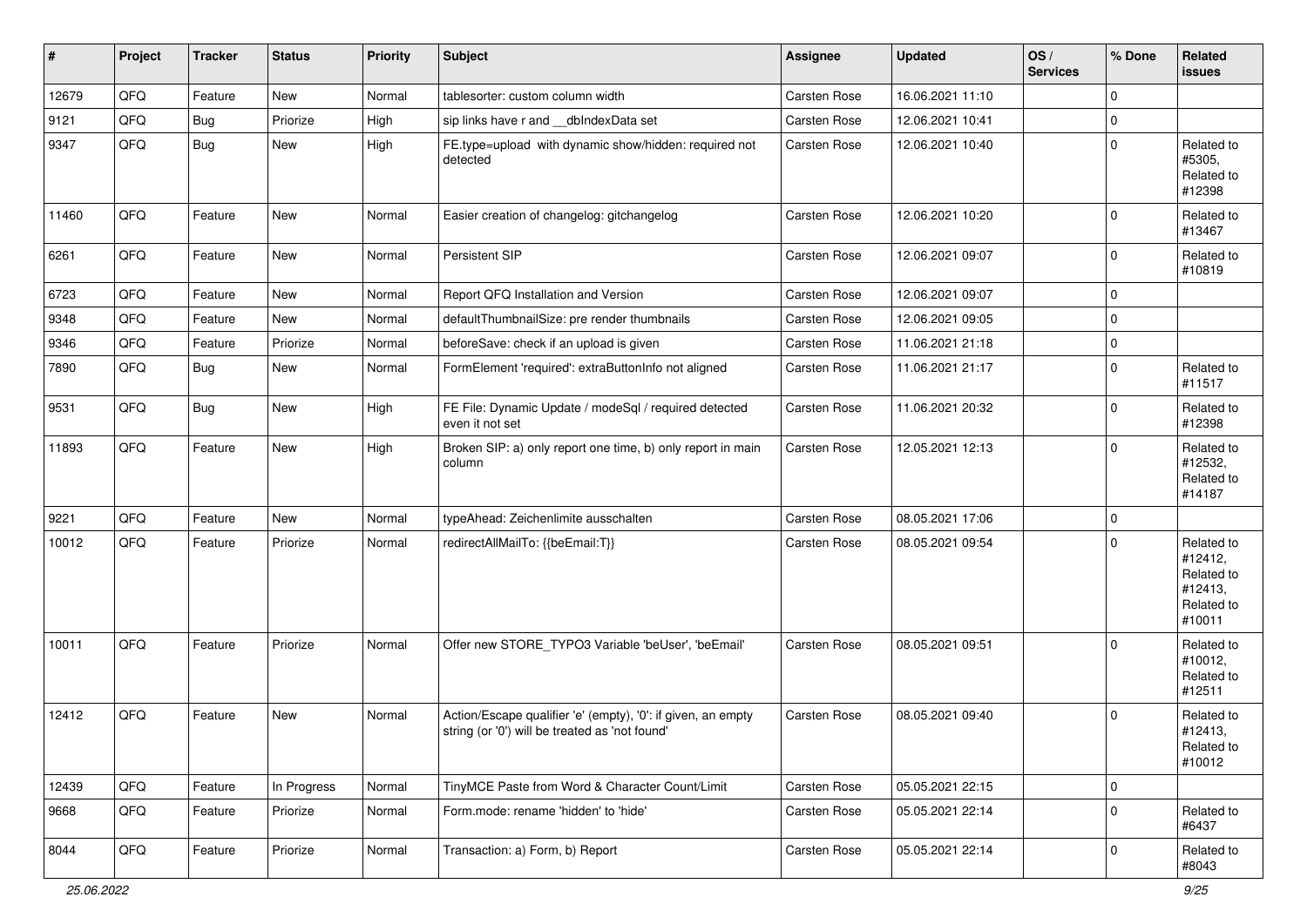| $\vert$ # | Project | <b>Tracker</b> | <b>Status</b>     | <b>Priority</b> | <b>Subject</b>                                                                   | Assignee            | <b>Updated</b>   | OS/<br><b>Services</b> | % Done      | Related<br>issues                           |
|-----------|---------|----------------|-------------------|-----------------|----------------------------------------------------------------------------------|---------------------|------------------|------------------------|-------------|---------------------------------------------|
| 3867      | QFQ     | Feature        | Priorize          | Normal          | Readonly Formular: Template Groups add/delete<br>ausbeldnen                      | <b>Carsten Rose</b> | 05.05.2021 22:12 |                        | $\Omega$    |                                             |
| 8963      | QFQ     | Feature        | Priorize          | Normal          | Setting values in a store: flexible way                                          | Carsten Rose        | 05.05.2021 22:10 |                        | $\mathbf 0$ | Related to<br>#8975                         |
| 9394      | QFQ     | Feature        | Priorize          | Normal          | REST: allow for non numerical ids in get requests                                | Carsten Rose        | 05.05.2021 22:10 |                        | $\mathbf 0$ |                                             |
| 11320     | QFQ     | Feature        | Priorize          | Normal          | Typo3 Version 10 support                                                         | <b>Carsten Rose</b> | 05.05.2021 22:09 |                        | $\mathbf 0$ |                                             |
| 12503     | QFQ     | Feature        | Priorize          | Normal          | Detect dangerous UPDATE statement with missing WHERE                             | <b>Carsten Rose</b> | 05.05.2021 22:09 |                        | $\Omega$    |                                             |
| 12504     | QFQ     | Feature        | Priorize          | Normal          | sql.log: report fe.id                                                            | Carsten Rose        | 05.05.2021 22:09 |                        | $\pmb{0}$   |                                             |
| 12465     | QFQ     | Feature        | <b>New</b>        | Normal          | QFQ Function: use in FE to fill StoreRecord                                      | Carsten Rose        | 05.05.2021 21:58 |                        | 0           |                                             |
| 9534      | QFQ     | Bug            | Priorize          | Urgent          | FE.type=upload: 'Unknown Mode: ID"                                               | <b>Carsten Rose</b> | 03.05.2021 21:14 |                        | $\mathbf 0$ | Related to<br>#9532                         |
| 9173      | QFQ     | <b>Bug</b>     | Priorize          | Urgent          | Stale Record Lock: Firefox                                                       | Carsten Rose        | 03.05.2021 21:14 |                        | $\mathbf 0$ | Related to<br>#9789                         |
| 9548      | QFQ     | Feature        | Feedback          | High            | FormElement: Pattern mismatch - optional report only on<br>focus lost            | Benjamin Baer       | 03.05.2021 21:14 |                        | $\Omega$    |                                             |
| 8962      | QFQ     | Feature        | <b>New</b>        | High            | allow for form fields with identical names                                       | <b>Carsten Rose</b> | 03.05.2021 21:14 |                        | $\pmb{0}$   |                                             |
| 8668      | QFQ     | <b>Bug</b>     | <b>New</b>        | High            | Pill disabled: dyamic mode 'hidden' not respected - FE is still<br>required      | Carsten Rose        | 03.05.2021 21:14 |                        | $\Omega$    |                                             |
| 8431      | QFQ     | <b>Bug</b>     | <b>New</b>        | High            | autocron.php with wrong path                                                     | Carsten Rose        | 03.05.2021 21:14 |                        | $\pmb{0}$   |                                             |
| 8083      | QFQ     | Bug            | New               | High            | FormEditor: primary table list does not respect<br>'indexDb={{indexData:Y}}'     | Carsten Rose        | 03.05.2021 21:14 |                        | $\Omega$    | Has duplicate<br>#6678                      |
| 7899      | QFQ     | Bug            | <b>New</b>        | High            | Fe.type=password / retype / required: always complain<br>about missing value     | Carsten Rose        | 03.05.2021 21:14 |                        | $\mathbf 0$ |                                             |
| 7850      | QFQ     | Feature        | New               | High            | Upload records: non 'pathFileName' column                                        | Carsten Rose        | 03.05.2021 21:14 |                        | $\Omega$    |                                             |
| 7650      | QFQ     | Bug            | New               | High            | Optional do not show 'required' sign on FormElement                              | <b>Carsten Rose</b> | 03.05.2021 21:14 |                        | $\pmb{0}$   |                                             |
| 5715      | QFQ     | Feature        | New               | High            | <b>PDF Caching</b>                                                               | <b>Carsten Rose</b> | 03.05.2021 21:14 |                        | $\Omega$    | Related to<br>#5851,<br>Related to<br>#6357 |
| 5459      | QFQ     | <b>Bug</b>     | New               | High            | Multi DB: spread system tables between 'QFQ' and<br>'Data'-DB                    | Carsten Rose        | 03.05.2021 21:14 |                        | $\Omega$    | Related to<br>#4720                         |
| 5221      | QFQ     | <b>Bug</b>     | New               | High            | Download Dialog: Bleibt stehen in FF wenn Datei<br>automatisch gespeichert wird. | <b>Carsten Rose</b> | 03.05.2021 21:14 |                        | $\Omega$    |                                             |
| 4279      | QFQ     | <b>Bug</b>     | Some day<br>maybe | High            | config.linkVars lost                                                             | Carsten Rose        | 03.05.2021 21:14 |                        | $\Omega$    |                                             |
| 4258      | QFQ     | Feature        | Some day<br>maybe | High            | <b>System Defaults: Forms</b>                                                    | <b>Carsten Rose</b> | 03.05.2021 21:14 |                        | $\Omega$    |                                             |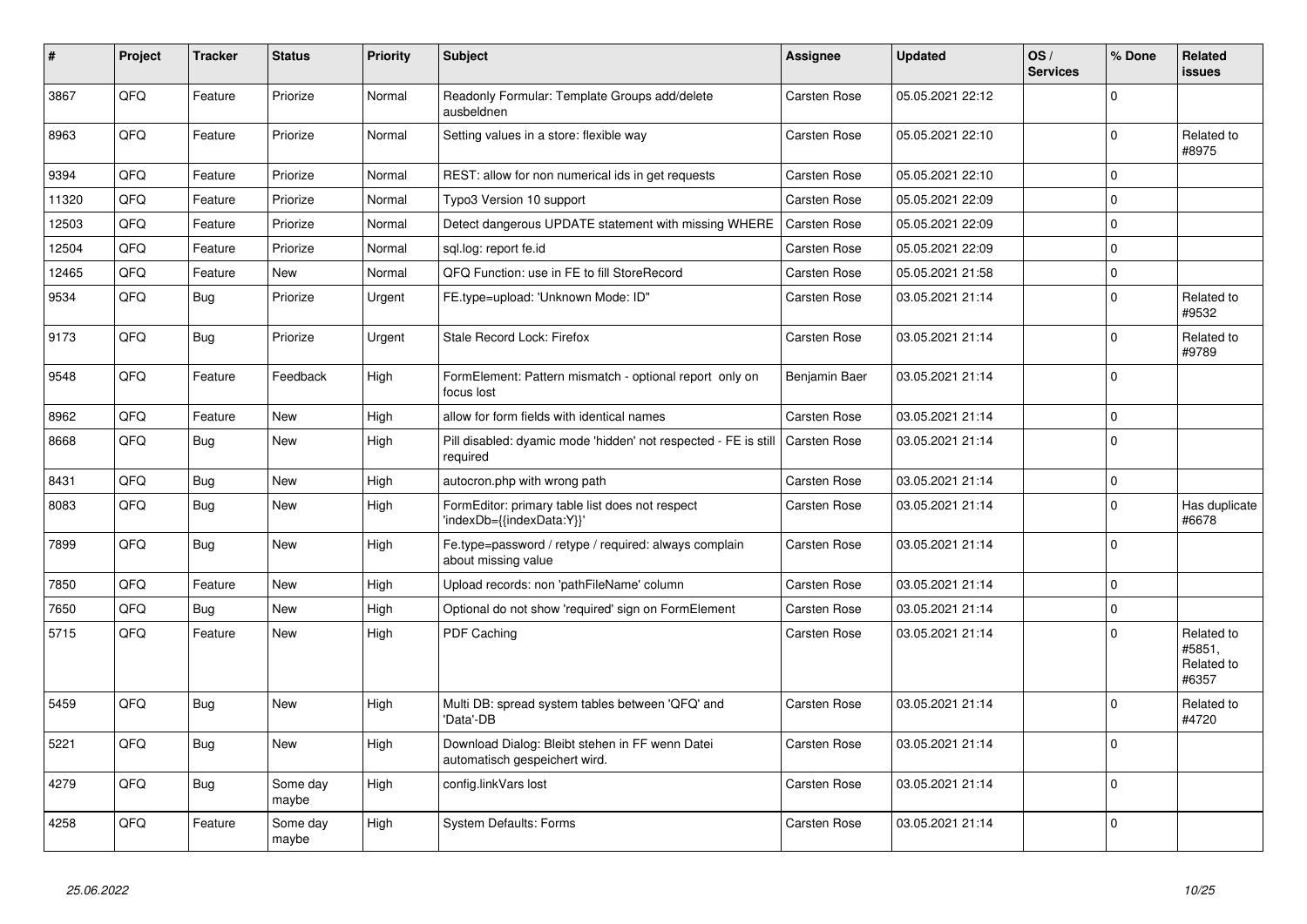| ∦     | Project | <b>Tracker</b> | <b>Status</b>     | <b>Priority</b> | <b>Subject</b>                                                                                         | <b>Assignee</b>     | <b>Updated</b>   | OS/<br><b>Services</b> | % Done      | <b>Related</b><br><b>issues</b>              |
|-------|---------|----------------|-------------------|-----------------|--------------------------------------------------------------------------------------------------------|---------------------|------------------|------------------------|-------------|----------------------------------------------|
| 3990  | QFQ     | Feature        | Some day<br>maybe | High            | custom class definition: add space automatically                                                       | Carsten Rose        | 03.05.2021 21:14 |                        | 0           |                                              |
| 3967  | QFQ     | Feature        | Some day<br>maybe | High            | Report: Checkbox, Radio, Dropdown, Input welches ohne<br>Submit funktioniert - 'Inline-Form'           | <b>Carsten Rose</b> | 03.05.2021 21:14 |                        | 0           |                                              |
| 880   | QFQ     | Feature        | Some day<br>maybe | Urgent          | Security: PHP, SQL Injection, XSS                                                                      |                     | 03.05.2021 21:14 |                        | 0           | Related to<br>#14320                         |
| 3848  | QFQ     | Feature        | Some day<br>maybe | High            | Antivirus check fuer Upload files in qfq?                                                              | Carsten Rose        | 03.05.2021 21:14 |                        | 0           | Related to<br>#4131                          |
| 3727  | QFQ     | Feature        | <b>New</b>        | High            | Security: Session Hijacking erschweren                                                                 | Carsten Rose        | 03.05.2021 21:14 |                        | 0           |                                              |
| 3570  | QFQ     | Bug            | Some day<br>maybe | High            | Formular mit prmitnew   permitEdit=Always wird nicht<br>aufgerufen (ist leer)                          | Carsten Rose        | 03.05.2021 21:14 |                        | $\mathbf 0$ |                                              |
| 3109  | QFQ     | Bug            | Some day<br>maybe | High            | RealUrl: Links werden nicht korrekt gerendert                                                          | Carsten Rose        | 03.05.2021 21:14 |                        | 0           |                                              |
| 3061  | QFQ     | Bug            | Some day<br>maybe | High            | winstitute: mysql connection durcheinander - nmhp17<br>(ag7)/QFQ arbeitet mit DB/Tabellen von biostat. | <b>Carsten Rose</b> | 03.05.2021 21:14 |                        | 0           |                                              |
| 12468 | QFQ     | <b>Bug</b>     | New               | Urgent          | Form: update Form.title after save                                                                     | Carsten Rose        | 03.05.2021 21:12 |                        | 0           |                                              |
| 11850 | QFQ     | Feature        | New               | Urgent          | Wizard Form: basierend auf einer Tabelle eine Form<br>anlegen.                                         |                     | 03.05.2021 21:12 |                        | 0           | Blocked by<br>#8082                          |
| 11237 | QFQ     | Bug            | <b>New</b>        | High            | Radiobutton / parameter.buttonClass= btn-default - kein dirty<br>Trigger                               | Benjamin Baer       | 03.05.2021 21:12 |                        | 0           | Related to<br>#10766                         |
| 11057 | QFQ     | Bug            | New               | High            | Checkboxes ohne span.checkmark im Report werden<br>ausgeblendet                                        | Benjamin Baer       | 03.05.2021 21:12 |                        | 0           | Related to<br>#11039                         |
| 10766 | QFQ     | Bug            | <b>New</b>        | High            | Radiobutton / parameter.buttonClass=btn-default: dynamic<br>update                                     |                     | 03.05.2021 21:12 |                        | 0           | Related to<br>#11237                         |
| 10640 | QFQ     | Bug            | <b>New</b>        | High            | TypeAhead Tag: FE editierbar trotz readOnly                                                            | Carsten Rose        | 03.05.2021 21:12 |                        | 0           |                                              |
| 10508 | QFQ     | Bug            | New               | High            | Multi Form broken on Multi DB Instance                                                                 | Carsten Rose        | 03.05.2021 21:12 |                        | 0           |                                              |
| 10506 | QFQ     | Bug            | <b>New</b>        | High            | Template Group broken on MultiDB instance                                                              | Carsten Rose        | 03.05.2021 21:12 |                        | 0           | Related to<br>#10505                         |
| 10081 | QFQ     | Bug            | New               | High            | Stale record lock after 'forbidden' character                                                          | Carsten Rose        | 03.05.2021 21:12 |                        | 0           | Related to<br>#10082,<br>Related to<br>#9789 |
| 10345 | QFG     | Feature        | New               | Normal          | Templates - Patterns QFQ Style                                                                         |                     | 03.05.2021 21:01 |                        | $\mathbf 0$ | Related to<br>#10713                         |
| 12119 | QFQ     | Feature        | New               | Normal          | AS paged: error message missing if there ist no 'r' argument.                                          | Carsten Rose        | 03.05.2021 20:51 |                        | 0           |                                              |
| 12163 | QFQ     | Feature        | New               | Normal          | Checkbox: table wrap                                                                                   | Carsten Rose        | 03.05.2021 20:51 |                        | 0           |                                              |
| 11668 | QFQ     | <b>Bug</b>     | New               | Normal          | Play function.sql - problem with mysql                                                                 | Carsten Rose        | 03.05.2021 20:48 |                        | 0           |                                              |
| 11667 | QFG     | <b>Bug</b>     | New               | Normal          | MySQL mariadb-server-10.3: Incorrect datetime value                                                    | Carsten Rose        | 03.05.2021 20:48 |                        | 0           |                                              |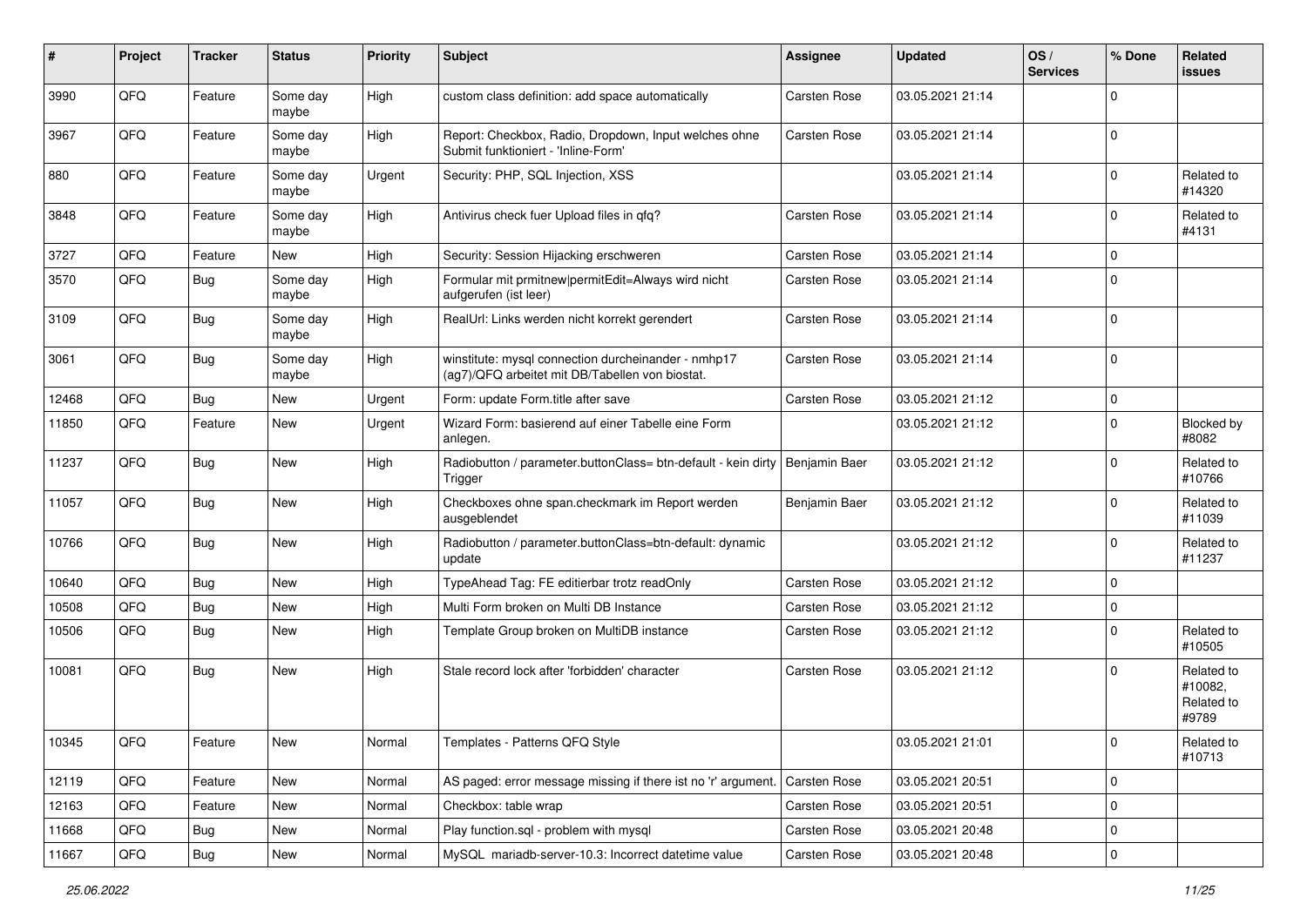| $\vert$ # | Project | <b>Tracker</b> | <b>Status</b>     | <b>Priority</b> | <b>Subject</b>                                                                                                      | <b>Assignee</b>                                        | <b>Updated</b>   | OS/<br><b>Services</b> | % Done      | Related<br><b>issues</b>                      |                      |
|-----------|---------|----------------|-------------------|-----------------|---------------------------------------------------------------------------------------------------------------------|--------------------------------------------------------|------------------|------------------------|-------------|-----------------------------------------------|----------------------|
| 11955     | QFQ     | Feature        | New               | Normal          | subrecord: new title option to set <th> attributes - e.g. to<br/>customize tablesorter options.</th>                | attributes - e.g. to<br>customize tablesorter options. | Carsten Rose     | 03.05.2021 20:47       |             | $\Omega$                                      | Related to<br>#11775 |
| 11747     | QFQ     | Feature        | New               | Normal          | Maintenance Page with Redirect                                                                                      | <b>Carsten Rose</b>                                    | 03.05.2021 20:47 |                        | $\mathbf 0$ | Related to<br>#11741                          |                      |
| 4194      | QFQ     | Feature        | In Progress       | Normal          | Bootstrap 4 ist jetzt offiziel                                                                                      |                                                        | 03.05.2021 20:47 |                        | $\mathbf 0$ | Related to<br>#10114                          |                      |
| 12480     | QFQ     | Feature        | New               | Normal          | If QFQ upgrade is running, block further request                                                                    | <b>Carsten Rose</b>                                    | 03.05.2021 20:45 |                        | 0           |                                               |                      |
| 12477     | QFQ     | Feature        | <b>New</b>        | Normal          | Support for refactoring: Form, FormElement, diverse<br>Tabellen/Spalten, tt-content Records                         | Carsten Rose                                           | 03.05.2021 20:45 |                        | $\mathbf 0$ |                                               |                      |
| 12474     | QFQ     | Feature        | <b>New</b>        | Normal          | Check BaseConfigURL if it is given and the the last char is '/'                                                     | <b>Carsten Rose</b>                                    | 03.05.2021 20:45 |                        | $\mathbf 0$ |                                               |                      |
| 12413     | QFQ     | Feature        | New               | Normal          | STORE_TYPO3: enhance for {{be_users.email:T}},<br>{{fe users.email:T}}                                              | <b>Carsten Rose</b>                                    | 03.05.2021 20:45 |                        | $\mathbf 0$ | Related to<br>#12412,<br>Related to<br>#10012 |                      |
| 12400     | QFQ     | Feature        | New               | Normal          | Tutorial ist in QFQ Doku, Wird in der Suche gefunden, es<br>gibt aber kein Menupunkt - Inhalt ueberpruefen          | Carsten Rose                                           | 03.05.2021 20:45 |                        | $\mathbf 0$ |                                               |                      |
| 12269     | QFQ     | Feature        | <b>New</b>        | Normal          | 2FA - Login                                                                                                         | <b>Carsten Rose</b>                                    | 03.05.2021 20:45 |                        | 0           |                                               |                      |
| 12162     | QFQ     | Feature        | New               | Normal          | FE.type=sendmail: personalized mailing (several mails) via<br>template                                              | Carsten Rose                                           | 03.05.2021 20:45 |                        | $\mathbf 0$ |                                               |                      |
| 12156     | QFQ     | Feature        | <b>New</b>        | Normal          | Form: Optional disable 'leave page'                                                                                 |                                                        | 03.05.2021 20:45 |                        | $\mathbf 0$ |                                               |                      |
| 12109     | QFQ     | Feature        | New               | Normal          | Donwload Link: Plain, SIP, Persistent Link, Peristent SIP -<br>new notation                                         | <b>Carsten Rose</b>                                    | 03.05.2021 20:45 |                        | $\mathbf 0$ | Related to<br>#12085                          |                      |
| 7278      | QFQ     | Feature        | Some day<br>maybe | Normal          | Form: Wert vordefinieren der immer gesetzt wird                                                                     |                                                        | 02.05.2021 09:27 |                        | $\mathbf 0$ |                                               |                      |
| 12135     | QFQ     | Feature        | <b>New</b>        | Normal          | Subrecord: Notiz                                                                                                    |                                                        | 24.04.2021 16:58 |                        | 0           |                                               |                      |
| 12330     | QFQ     | Feature        | New               | Normal          | Copy to input field / text area / TinyMCE                                                                           | Carsten Rose                                           | 07.04.2021 09:01 |                        | 0           |                                               |                      |
| 10080     | QFQ     | Feature        | <b>New</b>        | Normal          | Popup on 'save' / 'close': configure dialog (answer<br>yes/no/cancle/)                                              | Carsten Rose                                           | 28.03.2021 20:52 |                        | $\mathbf 0$ | Is duplicate<br>of #12262                     |                      |
| 11347     | QFQ     | <b>Bug</b>     | Feedback          | Normal          | If Bedingungen funktionieren nicht korrekt                                                                          | Christoph Fuchs                                        | 21.03.2021 20:37 |                        | $\mathbf 0$ |                                               |                      |
| 12187     | QFQ     | Bug            | <b>New</b>        | Normal          | Trigger FormAsFile() via Report: probably problem with multi<br>DB setup                                            | Carsten Rose                                           | 20.03.2021 21:20 |                        | $\mathbf 0$ |                                               |                      |
| 10714     | QFQ     | Feature        | New               | Normal          | multi Table Form                                                                                                    | Carsten Rose                                           | 16.03.2021 18:44 |                        | $\mathbf 0$ |                                               |                      |
| 8217      | QFQ     | Feature        | New               | Normal          | if-elseif-else construct                                                                                            | Carsten Rose                                           | 16.03.2021 18:41 |                        | $\mathbf 0$ | Related to<br>#10716                          |                      |
| 11516     | QFQ     | Feature        | New               | Normal          | Multi Page Form (Previous/Next Buttons)                                                                             | Carsten Rose                                           | 16.03.2021 17:52 |                        | 0           |                                               |                      |
| 12146     | QFQ     | Feature        | New               | Normal          | Autocron Job: Anzeigen wann der naechste Job ausgefuehrt   Carsten Rose<br>wird, resp das er nicht ausgefuehrt wird |                                                        | 15.03.2021 15:23 |                        | $\mathbf 0$ |                                               |                      |
| 12133     | QFG     | <b>Bug</b>     | New               | Normal          | NPM, phpSpreadSheet aktualisieren                                                                                   | Carsten Rose                                           | 15.03.2021 09:04 |                        | $\pmb{0}$   |                                               |                      |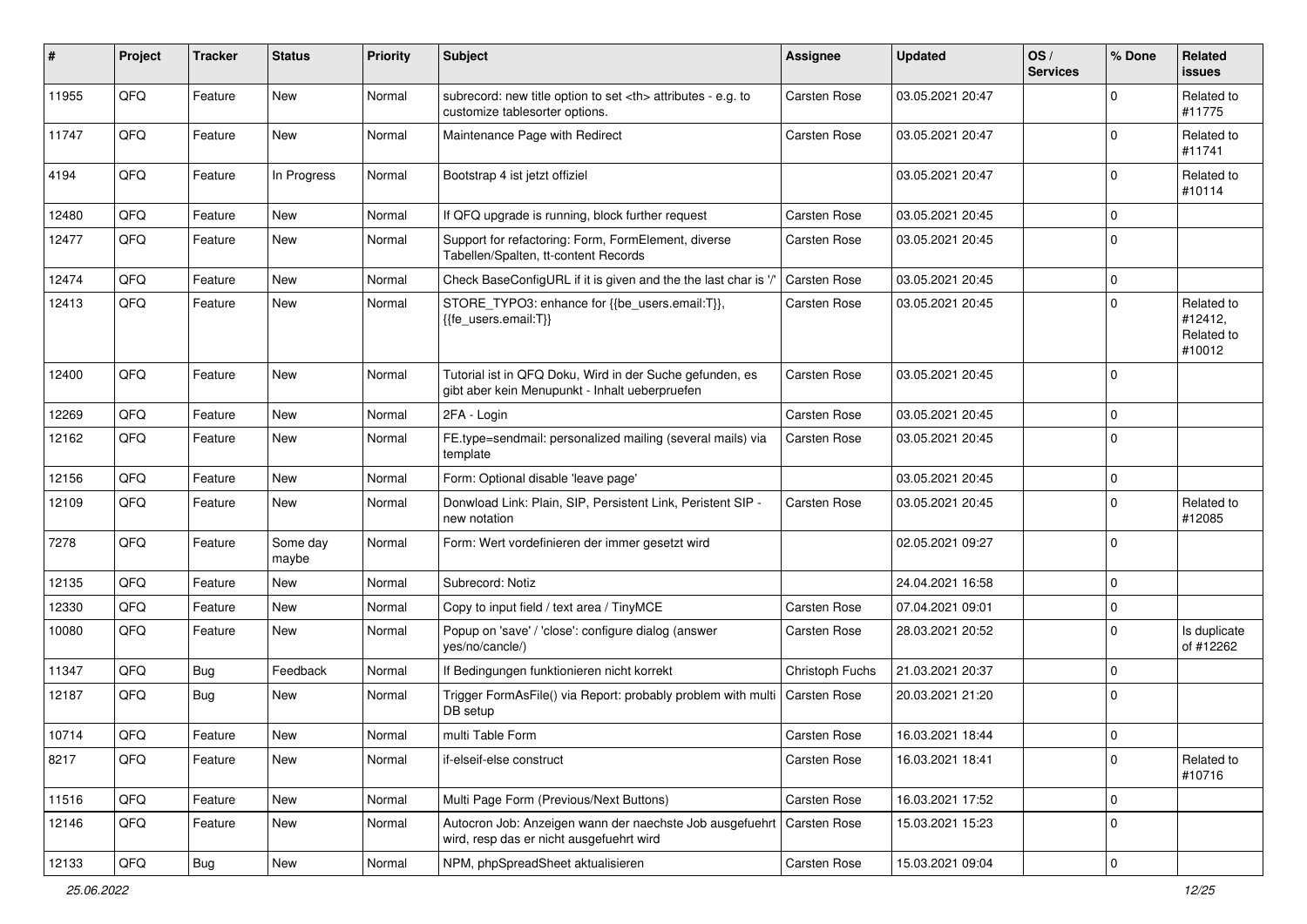| ∦     | Project | <b>Tracker</b> | <b>Status</b>     | <b>Priority</b> | <b>Subject</b>                                                                     | <b>Assignee</b>     | <b>Updated</b>   | OS/<br><b>Services</b> | % Done   | Related<br><b>issues</b> |
|-------|---------|----------------|-------------------|-----------------|------------------------------------------------------------------------------------|---------------------|------------------|------------------------|----------|--------------------------|
| 3864  | QFQ     | Feature        | New               | Normal          | Encrypt / decrypt field                                                            | Carsten Rose        | 08.03.2021 18:08 |                        | 0        |                          |
| 8187  | QFQ     | Feature        | New               | Normal          | Subrecord: enable/hide new button - make new/edit/delete<br>customizeable.         | Carsten Rose        | 06.03.2021 18:44 |                        | 0        | Related to<br>#11326     |
| 12045 | QFQ     | Bug            | New               | Normal          | templateGroup afterSave FE: Aufruf ohne<br>sglHonorFormElements funktioniert nicht | Carsten Rose        | 18.02.2021 16:33 |                        | 0        |                          |
| 12040 | QFQ     | Bug            | New               | Normal          | FE Mode 'hidden' für zwei FEs auf einer Zeile                                      | <b>Carsten Rose</b> | 18.02.2021 10:13 |                        | 0        |                          |
| 12039 | QFQ     | Feature        | New               | Normal          | Missing htmlSpecialChar() in pre processing on form submit                         |                     | 18.02.2021 00:09 |                        | 0        | Related to<br>#14320     |
| 12024 | QFQ     | Feature        | <b>New</b>        | Normal          | Excel Export: text columns by default decode<br>htmlspeciachar()                   | Carsten Rose        | 17.02.2021 23:55 |                        | 0        | Related to<br>#12022     |
| 12038 | QFQ     | Feature        | <b>New</b>        | Normal          | a) STORE_VAR: filenameOnlyStripUniq, b) SP:<br>QSTRIPUNIQ()                        |                     | 17.02.2021 23:55 |                        | 0        |                          |
| 12023 | QFQ     | Feature        | New               | Normal          | MySQL Stored Precdure: QDECODESPECIALCHAR()                                        | Carsten Rose        | 16.02.2021 11:16 |                        | 0        | Related to<br>#12022     |
| 9958  | QFQ     | <b>Bug</b>     | Priorize          | Normal          | Broken subrecord query: no error message                                           | <b>Carsten Rose</b> | 05.02.2021 15:15 |                        | 0        |                          |
| 7229  | QFQ     | Feature        | Some day<br>maybe | Normal          | New FormElement.type: Button                                                       |                     | 01.02.2021 12:32 |                        | 0        |                          |
| 3880  | QFQ     | Feature        | Some day<br>maybe | Normal          | Form 'Form': anlegen einer Tabelle                                                 |                     | 14.01.2021 10:12 |                        | 0        |                          |
| 9281  | QFQ     | Bug            | Some day<br>maybe | Normal          | Allow STRICT_TRANS_TABLES                                                          | Carsten Rose        | 02.01.2021 18:43 |                        | 0        |                          |
| 9126  | QFQ     | Bug            | Some day<br>maybe | Normal          | hidden Form elements are present in page source                                    |                     | 02.01.2021 18:41 |                        | 0        |                          |
| 5695  | QFQ     | Feature        | In Progress       | Normal          | Multiform                                                                          | <b>Carsten Rose</b> | 02.01.2021 18:38 |                        | 0        |                          |
| 11775 | QFQ     | Feature        | New               | Normal          | Subrecord Tooltip pro Feld                                                         | <b>Carsten Rose</b> | 18.12.2020 15:22 |                        | $\Omega$ | Related to<br>#11955     |
| 11752 | QFQ     | <b>Bug</b>     | <b>New</b>        | Normal          | checkbox renders multiple input elements with same name                            | Carsten Rose        | 17.12.2020 14:58 |                        | 0        | Related to<br>#11750     |
| 11716 | QFQ     | Feature        | <b>New</b>        | Normal          | Form an beliebiger Stelle im Report anzeigen                                       |                     | 09.12.2020 09:47 |                        | 0        |                          |
| 11715 | QFQ     | Bug            | New               | Normal          | acceptZeroAsRequired and requiredOffButMark do not<br>coincide                     |                     | 08.12.2020 12:13 |                        | 0        |                          |
| 11695 | QFQ     | Bug            | <b>New</b>        | Normal          | MultiForm required FE Error                                                        | <b>Carsten Rose</b> | 04.12.2020 13:34 |                        | $\Omega$ |                          |
| 11534 | QFQ     | Feature        | New               | Normal          | Report: Action on selected rows - Table batchprocessing<br>feature                 |                     | 18.11.2020 08:15 |                        | 0        |                          |
| 11535 | QFQ     | Feature        | New               | Normal          | Ability to create SQL columns in frontend QFQ forms                                |                     | 17.11.2020 12:11 |                        | 0        |                          |
| 11523 | QFQ     | Feature        | New               | Normal          | Mit dynamic Update erkennen, ob Upload gemacht wurde                               | Carsten Rose        | 13.11.2020 15:07 |                        | 0        | Related to<br>#9533      |
| 11522 | QFG     | Bug            | New               | Normal          | Aus/Einblenden von Reitern                                                         |                     | 13.11.2020 14:58 |                        | 0        |                          |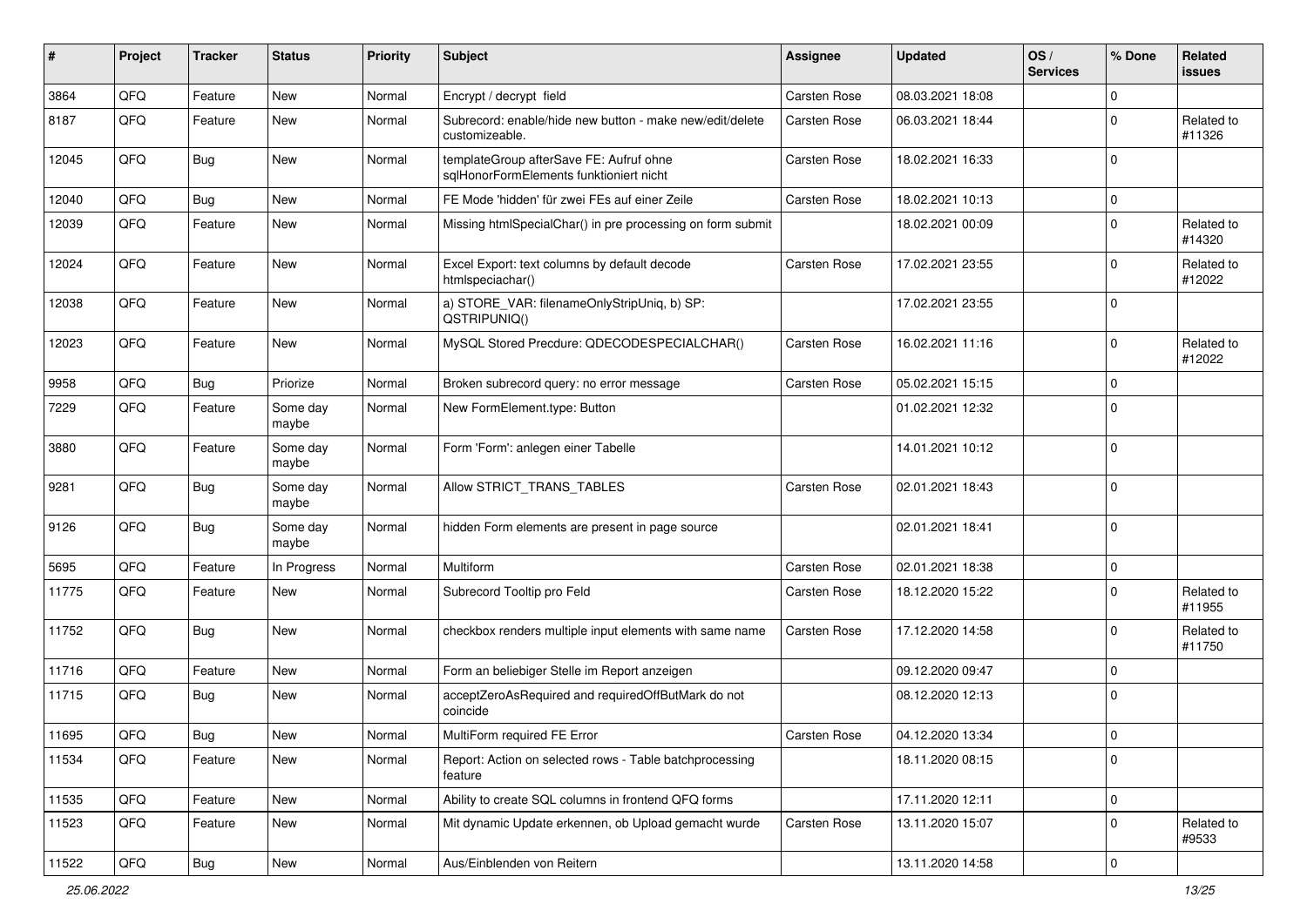| #     | Project | <b>Tracker</b> | <b>Status</b>     | <b>Priority</b> | <b>Subject</b>                                                                                     | <b>Assignee</b> | <b>Updated</b>   | OS/<br><b>Services</b> | % Done      | Related<br>issues                                                    |
|-------|---------|----------------|-------------------|-----------------|----------------------------------------------------------------------------------------------------|-----------------|------------------|------------------------|-------------|----------------------------------------------------------------------|
| 10937 | QFQ     | <b>Bug</b>     | <b>New</b>        | Normal          | Fehler mit abhängigen Select- Feldern beim Positionieren                                           | Carsten Rose    | 12.11.2020 23:45 |                        | $\Omega$    |                                                                      |
| 10759 | QFQ     | <b>Bug</b>     | <b>New</b>        | Normal          | emptyMeansNull - Feld falsch aktualisiert                                                          |                 | 12.11.2020 23:45 |                        | $\Omega$    |                                                                      |
| 10704 | QFQ     | <b>Bug</b>     | <b>New</b>        | Normal          | wkhtml problem rendering fullCalendar.js / fabric.js >><br>successor: puppeteer                    | Carsten Rose    | 12.11.2020 23:45 |                        | $\Omega$    | Related to<br>#5024,<br>Related to<br>#4650.<br>Related to<br>#10715 |
| 10588 | QFQ     | Bug            | New               | Normal          | typeahed Tag: Doku anpassen                                                                        | Carsten Rose    | 12.11.2020 23:45 |                        | $\Omega$    |                                                                      |
| 11504 | QFQ     | Feature        | New               | Normal          | Dynamic Update: Button text update for 'Save',' Close' &<br>'Delete'                               | Carsten Rose    | 12.11.2020 23:44 |                        | $\Omega$    |                                                                      |
| 11239 | QFQ     | Bug            | New               | Normal          | Radiobutton (plain): horizontales Rendern abhängig vom<br>Datentyp in der Datenbank                | Carsten Rose    | 30.09.2020 18:37 |                        | $\Omega$    |                                                                      |
| 11195 | QFQ     | <b>Bug</b>     | <b>New</b>        | Low             | Dynamic Update: Note not updated if new text is empty<br>(v20.4)                                   |                 | 25.09.2020 11:14 |                        | $\Omega$    |                                                                      |
| 11076 | QFQ     | Feature        | In Progress       | Normal          | SELECT  AS websocket                                                                               | Carsten Rose    | 30.08.2020 17:49 |                        | $\mathbf 0$ |                                                                      |
| 11080 | QFQ     | Feature        | New               | Normal          | Send MQTT messages                                                                                 | Carsten Rose    | 29.08.2020 19:49 |                        | $\Omega$    |                                                                      |
| 10996 | QFQ     | Feature        | <b>New</b>        | Normal          | Download video via sip: no seek                                                                    | Carsten Rose    | 12.08.2020 14:18 |                        | $\mathbf 0$ |                                                                      |
| 10976 | QFQ     | Feature        | New               | Normal          | Excel Export Verbesserungen                                                                        | Carsten Rose    | 06.08.2020 10:56 |                        | $\Omega$    |                                                                      |
| 10890 | QFQ     | <b>Bug</b>     | New               | Normal          | AutoCron hangs                                                                                     |                 | 20.07.2020 13:56 |                        | 0           |                                                                      |
| 10874 | QFQ     | Feature        | New               | Normal          | Erstellen eines Foreign Keys in der Tabelle "FormElement"                                          |                 | 13.07.2020 10:11 |                        | $\Omega$    |                                                                      |
| 10819 | QFQ     | Feature        | New               | Normal          | Persistent SIP - second try                                                                        | Carsten Rose    | 29.06.2020 23:02 |                        | $\mathbf 0$ | Related to<br>#6261                                                  |
| 10763 | QFQ     | Feature        | <b>New</b>        | Normal          | form accessed and submitted despite logout?                                                        |                 | 16.06.2020 11:43 |                        | $\Omega$    |                                                                      |
| 3432  | QFQ     | Feature        | New               | Normal          | subrecord: dynamicUpdate                                                                           | Carsten Rose    | 11.06.2020 21:10 |                        | $\Omega$    | Related to<br>#5691                                                  |
| 10738 | QFQ     | Feature        | Some day<br>maybe | Normal          | CORS headers for external API requests                                                             |                 | 10.06.2020 14:00 |                        | $\Omega$    |                                                                      |
| 10005 | QFQ     | Feature        | Priorize          | Normal          | Report / special column name:  AS _calendar                                                        | Carsten Rose    | 03.06.2020 17:28 |                        | $\Omega$    |                                                                      |
| 10658 | QFQ     | <b>Bug</b>     | <b>New</b>        | Normal          | processReadOnly broken                                                                             | Carsten Rose    | 27.05.2020 17:55 |                        | 0           |                                                                      |
| 5345  | QFQ     | Feature        | New               | Normal          | Report: UPDATE / INSERT / DELETE statements should<br>trigger subqueries, depending on the result. | Carsten Rose    | 27.05.2020 16:11 |                        | $\Omega$    |                                                                      |
| 10593 | QFQ     | Feature        | New               | Normal          | label2: text behind input element                                                                  | Carsten Rose    | 16.05.2020 10:57 |                        | $\mathbf 0$ |                                                                      |
| 5559  | QFQ     | Bug            | New               | Normal          | FE.type = Upload: 'accept' might contain variables                                                 | Carsten Rose    | 11.05.2020 21:23 |                        | $\Omega$    |                                                                      |
| 10443 | QFQ     | Feature        | In Progress       | Normal          | Konzept api / live                                                                                 | Carsten Rose    | 07.05.2020 09:39 |                        | $\Omega$    |                                                                      |
| 10384 | QFQ     | Feature        | New               | Normal          | Parameter Exchange QFQ Instances                                                                   |                 | 07.05.2020 09:38 |                        | $\Omega$    |                                                                      |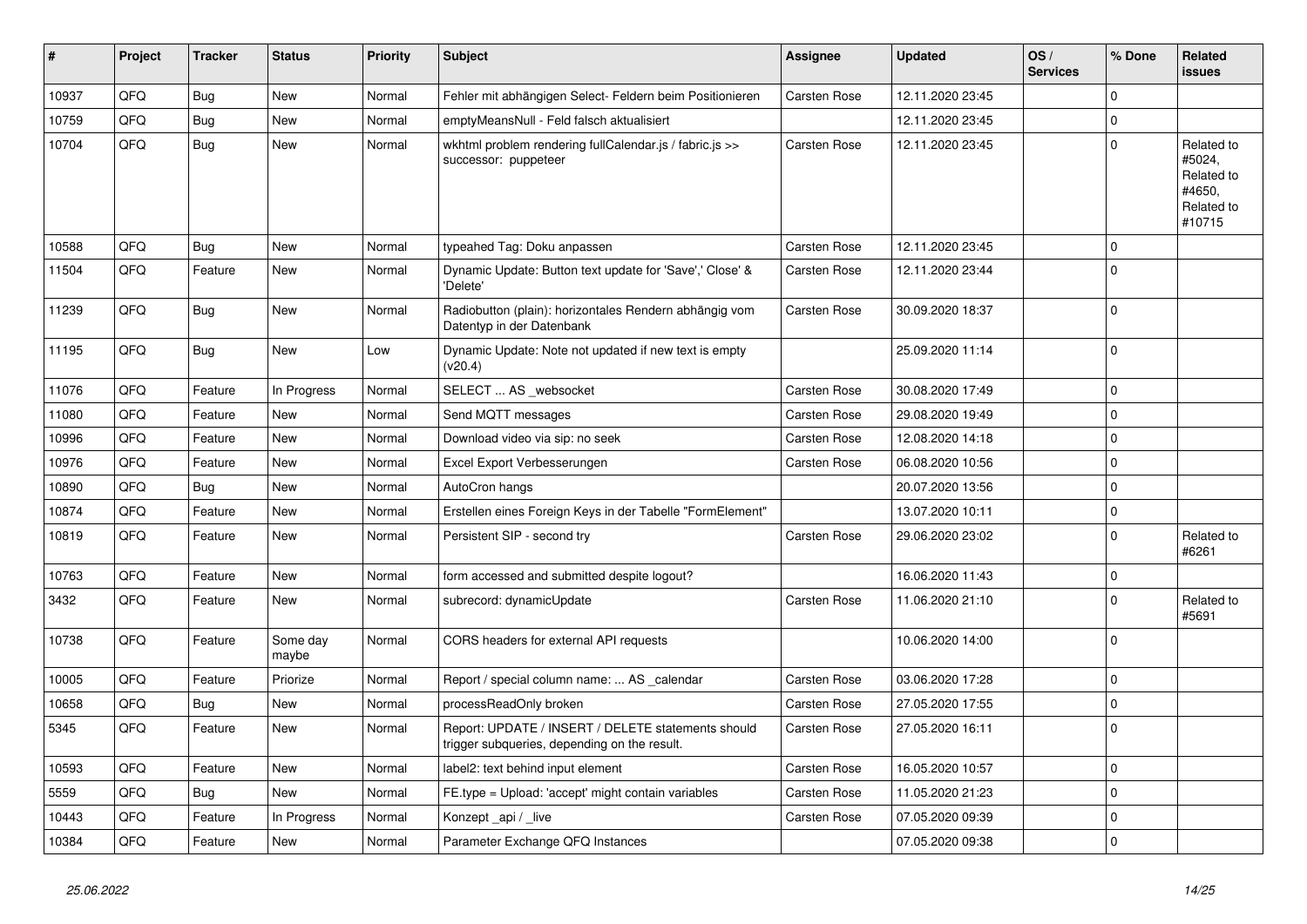| #     | Project | <b>Tracker</b> | <b>Status</b>     | <b>Priority</b> | <b>Subject</b>                                                                           | <b>Assignee</b>     | <b>Updated</b>   | OS/<br><b>Services</b> | % Done      | <b>Related</b><br><b>issues</b>                                      |
|-------|---------|----------------|-------------------|-----------------|------------------------------------------------------------------------------------------|---------------------|------------------|------------------------|-------------|----------------------------------------------------------------------|
| 10322 | QFQ     | <b>Bug</b>     | <b>New</b>        | Normal          | FormElement / Radio: missing column 'enum' >> FE not<br>reported                         | Carsten Rose        | 07.05.2020 09:37 |                        | $\Omega$    |                                                                      |
| 10124 | QFQ     | Feature        | Feedback          | Normal          | qfq AAI-Login                                                                            | Karin Niffeler      | 07.05.2020 09:36 |                        | $\Omega$    |                                                                      |
| 10119 | QFQ     | Feature        | <b>New</b>        | Normal          | Dropdown (selectlist) & Type Ahead: format and catagorize<br>list                        | Carsten Rose        | 07.05.2020 09:36 |                        | $\Omega$    |                                                                      |
| 10082 | QFQ     | <b>Bug</b>     | <b>New</b>        | Normal          | FE.type=SELECT - 'sanatize' Class                                                        | Carsten Rose        | 07.05.2020 09:36 |                        | $\Omega$    | Related to<br>#10081                                                 |
| 4050  | QFQ     | Feature        | <b>New</b>        | Normal          | sql.log: 1) FormElement ID which causes a specific action,<br>2) Result in the same row. | Carsten Rose        | 15.04.2020 11:35 |                        | $\Omega$    | Related to<br>#5458                                                  |
| 10324 | QFQ     | Bug            | New               | Normal          | Excel Export mit Template funktioniert nur, wenn Template<br>vor uid kommt               |                     | 30.03.2020 11:20 |                        | $\Omega$    | Related to<br>#10257                                                 |
| 10003 | QFQ     | Feature        | Priorize          | Normal          | fieldset: stronger visualize group                                                       | Benjamin Baer       | 12.02.2020 08:13 |                        | 0           |                                                                      |
| 10015 | QFQ     | Feature        | Priorize          | Normal          | Monospace in Textarea                                                                    | <b>Carsten Rose</b> | 03.02.2020 13:40 |                        | $\mathbf 0$ |                                                                      |
| 9811  | QFQ     | Feature        | <b>New</b>        | Normal          | Report: tag every n'th row                                                               | Carsten Rose        | 01.02.2020 23:22 |                        | $\Omega$    |                                                                      |
| 9783  | QFQ     | <b>Bug</b>     | <b>New</b>        | Normal          | Email with special characters                                                            | <b>Carsten Rose</b> | 01.02.2020 23:22 |                        | $\Omega$    |                                                                      |
| 9781  | QFQ     | Feature        | <b>New</b>        | Normal          | Button: CSS class to make buttons smaller                                                | Carsten Rose        | 01.02.2020 23:22 |                        | $\Omega$    |                                                                      |
| 9707  | QFQ     | Feature        | <b>New</b>        | Normal          | SIP security: encode pageld and check pageld on decode                                   | Carsten Rose        | 01.02.2020 23:22 |                        | $\mathbf 0$ |                                                                      |
| 9706  | QFQ     | Feature        | <b>New</b>        | Normal          | Multi File Upload (hidden template group)                                                | Carsten Rose        | 01.02.2020 23:22 |                        | $\Omega$    | Related to<br>#7521,<br>Related to<br>#5562,<br>Related to<br>#13330 |
| 9537  | QFQ     | Feature        | <b>New</b>        | Normal          | FormEditor: Edit fieldset in FrontEnd                                                    | <b>Carsten Rose</b> | 01.02.2020 23:22 |                        | $\Omega$    |                                                                      |
| 9533  | QFQ     | Bug            | <b>New</b>        | Normal          | FE.type=upload: Check in 'beforeSave' if upload is given                                 | Carsten Rose        | 01.02.2020 23:22 |                        | $\mathbf 0$ | Related to<br>#11523                                                 |
| 9352  | QFQ     | Feature        | <b>New</b>        | Normal          | FE 'Native' fire slaveld, sqlAfter, sqllns                                               | Carsten Rose        | 01.02.2020 23:22 |                        | $\Omega$    |                                                                      |
| 9317  | QFQ     | <b>Bug</b>     | New               | Normal          | FE.type=note: with dynamic show/hidden an empty label<br>causes trouble                  | Carsten Rose        | 01.02.2020 23:22 |                        | $\Omega$    |                                                                      |
| 9208  | QFQ     | Feature        | <b>New</b>        | Normal          | Manage 'recent' records                                                                  | <b>Carsten Rose</b> | 01.02.2020 23:22 |                        | $\mathbf 0$ |                                                                      |
| 9177  | QFQ     | <b>Bug</b>     | New               | Normal          | Bug? QFQ tries to save an action FE, which has real<br>existing column name              | Carsten Rose        | 01.02.2020 23:22 |                        | $\Omega$    |                                                                      |
| 9136  | QFQ     | Feature        | <b>New</b>        | Normal          | Create ZIP files with dynamic PDFs                                                       | Carsten Rose        | 01.02.2020 23:22 |                        | $\mathbf 0$ |                                                                      |
| 9130  | QFQ     | Feature        | Some day<br>maybe | Normal          | tablesorter: Automatic Row numbering / Zeilenummer                                       | Benjamin Baer       | 01.02.2020 23:22 |                        | $\mathbf 0$ |                                                                      |
| 9129  | QFQ     | Feature        | <b>New</b>        | Normal          | sqlValidate: Message as notification, not as error                                       | <b>Carsten Rose</b> | 01.02.2020 23:22 |                        | $\mathbf 0$ | Related to<br>#9128                                                  |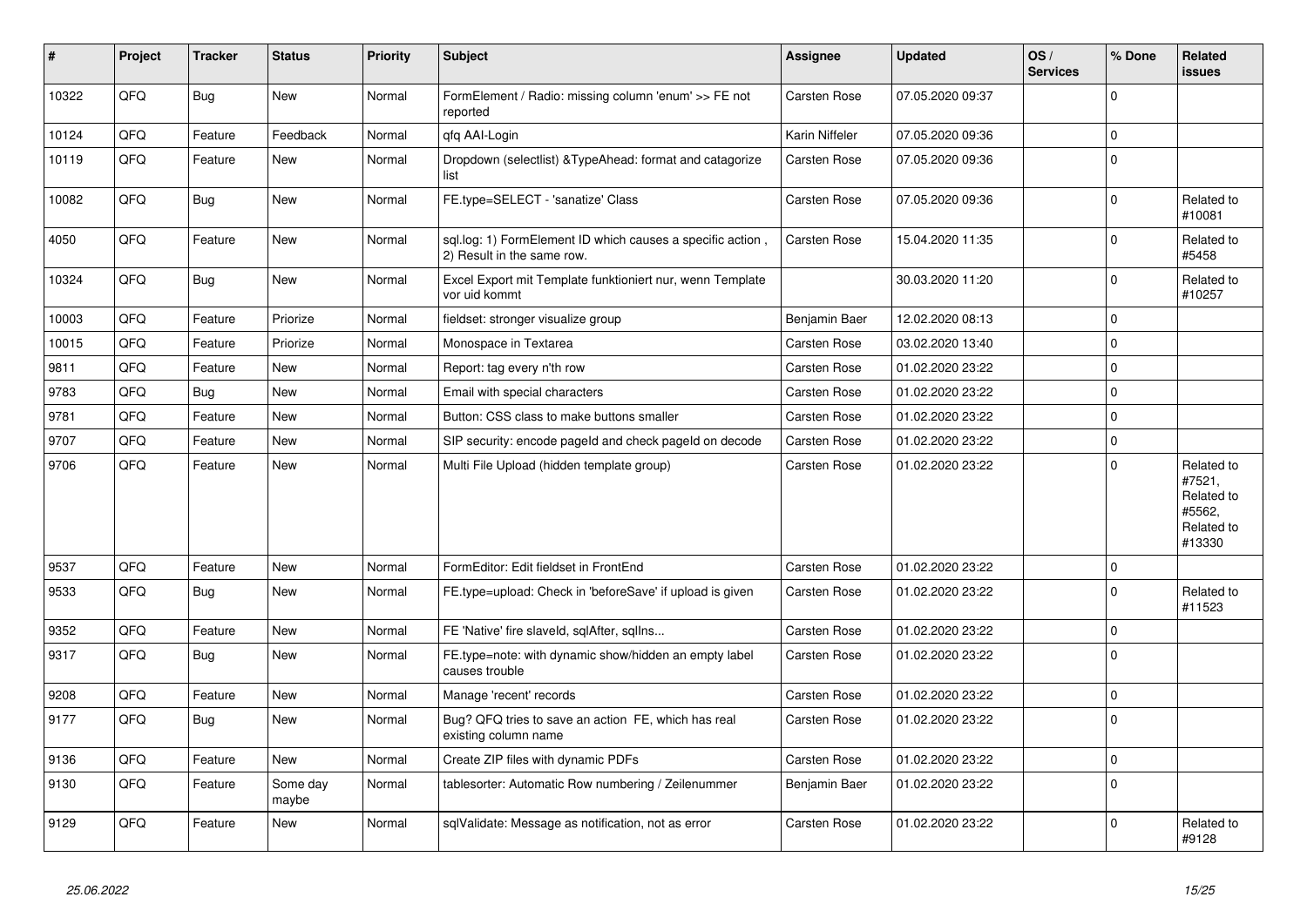| #    | Project | <b>Tracker</b> | <b>Status</b> | <b>Priority</b> | Subject                                                                                                | <b>Assignee</b>     | <b>Updated</b>   | OS/<br><b>Services</b> | % Done | Related<br><b>issues</b> |
|------|---------|----------------|---------------|-----------------|--------------------------------------------------------------------------------------------------------|---------------------|------------------|------------------------|--------|--------------------------|
| 9128 | QFQ     | Feature        | <b>New</b>    | Normal          | Error Message: not replaced variables- a) replace back to<br>'{{', b) underline                        | <b>Carsten Rose</b> | 01.02.2020 23:22 |                        | 0      | Related to<br>#9129      |
| 9127 | QFQ     | Bug            | <b>New</b>    | Normal          | Error Message: change 'roll over' color - text not readable                                            | <b>Carsten Rose</b> | 01.02.2020 23:22 |                        | 0      |                          |
| 9077 | QFQ     | Bug            | New           | Normal          | typeAheadSql: report broken SQL                                                                        | Carsten Rose        | 01.02.2020 23:22 |                        | 0      |                          |
| 8975 | QFQ     | Feature        | New           | Normal          | Report Notation: 2.0                                                                                   | Carsten Rose        | 01.02.2020 23:22 |                        | 0      | Related to<br>#8963      |
| 8806 | QFQ     | Feature        | <b>New</b>    | Normal          | SQL Function nl2br                                                                                     | Carsten Rose        | 01.02.2020 23:22 |                        | 0      |                          |
| 8719 | QFQ     | Feature        | New           | Normal          | extraButtonLock: add support for 0/1                                                                   | Carsten Rose        | 01.02.2020 23:22 |                        | 0      |                          |
| 8336 | QFQ     | Feature        | <b>New</b>    | Normal          | Form > modified > Close New: a) Optional disable popup, b)<br>custom text, c) mode on save: close stay | <b>Carsten Rose</b> | 01.02.2020 23:22 |                        | 0      | Related to<br>#8335      |
| 8089 | QFQ     | Feature        | New           | Normal          | Copy/Paste for FormElements                                                                            | Carsten Rose        | 01.02.2020 23:22 |                        | 0      |                          |
| 8049 | QFQ     | Bug            | <b>New</b>    | Normal          | FE.type=note, column 'value': text moves some pixel to top<br>after save                               | Carsten Rose        | 01.02.2020 23:22 |                        | 0      |                          |
| 7924 | QFQ     | Feature        | New           | Normal          | Radio/Checkbox with Tooltip                                                                            | <b>Carsten Rose</b> | 01.02.2020 23:22 |                        | 0      |                          |
| 7812 | QFQ     | Feature        | <b>New</b>    | Normal          | FE 'Subrecord' - new option 'subrecordShowFilter',<br>'subrecordPaging'                                | Carsten Rose        | 01.02.2020 23:22 |                        | 0      |                          |
| 7795 | QFQ     | Bug            | <b>New</b>    | Normal          | Readonly Form: Typeahead-Felder                                                                        | <b>Carsten Rose</b> | 01.02.2020 23:22 |                        | 0      |                          |
| 7730 | QFQ     | Feature        | Priorize      | Normal          | SELECT Box: title in between                                                                           | Benjamin Baer       | 01.02.2020 23:22 |                        | 0      |                          |
| 7685 | QFQ     | Bug            | New           | Normal          | Open FormElement from QFQ error message and save<br>modified record: error about missing {{formId:F}}  | Carsten Rose        | 01.02.2020 23:22 |                        | 0      |                          |
| 7547 | QFQ     | Bug            | New           | Normal          | Error Message in afterSave: wrong parameter column<br>reported                                         | Carsten Rose        | 01.02.2020 23:22 |                        | 0      |                          |
| 7524 | QFQ     | Bug            | New           | Normal          | QFQ throws a 'General Error' if 'fileadmin/protected/log/' is<br>not writeable                         | Carsten Rose        | 01.02.2020 23:22 |                        | 0      |                          |
| 7520 | QFQ     | Feature        | <b>New</b>    | Normal          | QR Code:  AS _qr ( AS _link)                                                                           | Carsten Rose        | 01.02.2020 23:22 |                        | 0      |                          |
| 7519 | QFQ     | Feature        | New           | Normal          | Select: Multi                                                                                          | Carsten Rose        | 01.02.2020 23:22 |                        | 0      |                          |
| 7513 | QFQ     | Bug            | <b>New</b>    | Normal          | Radios not correct aligned                                                                             | Carsten Rose        | 01.02.2020 23:22 |                        | 0      |                          |
| 7512 | QFQ     | Bug            | <b>New</b>    | Normal          | FE: inputType=number >> 'pattern' is not respected                                                     | <b>Carsten Rose</b> | 01.02.2020 23:22 |                        | 0      |                          |
| 7109 | QFQ     | Feature        | New           | Normal          | Dynamic Updates: row/element hide                                                                      | Carsten Rose        | 01.02.2020 23:22 |                        | 0      | Has duplicate<br>#4081   |
| 7002 | QFO     | <b>Bug</b>     | <b>New</b>    | Normal          | Dynamic Update: row does not disappear / appear                                                        | Carsten Rose        | 01.02.2020 23:22 |                        | 0      |                          |
| 6250 | QFQ     | Feature        | In Progress   | Normal          | Enhance layout: a) Subrecord, b) Subrecord-Title                                                       | Carsten Rose        | 01.02.2020 23:22 |                        | 0      | Related to<br>#5391      |
| 4082 | QFQ     | Feature        | New           | Normal          | Dynamic Update: modeSql - useful default                                                               | Carsten Rose        | 01.02.2020 23:22 |                        | 0      |                          |
| 9602 | QFQ     | Feature        | New           | Normal          | Form definition as JSON                                                                                | Carsten Rose        | 01.02.2020 23:21 |                        | 0      | Related to<br>#9600      |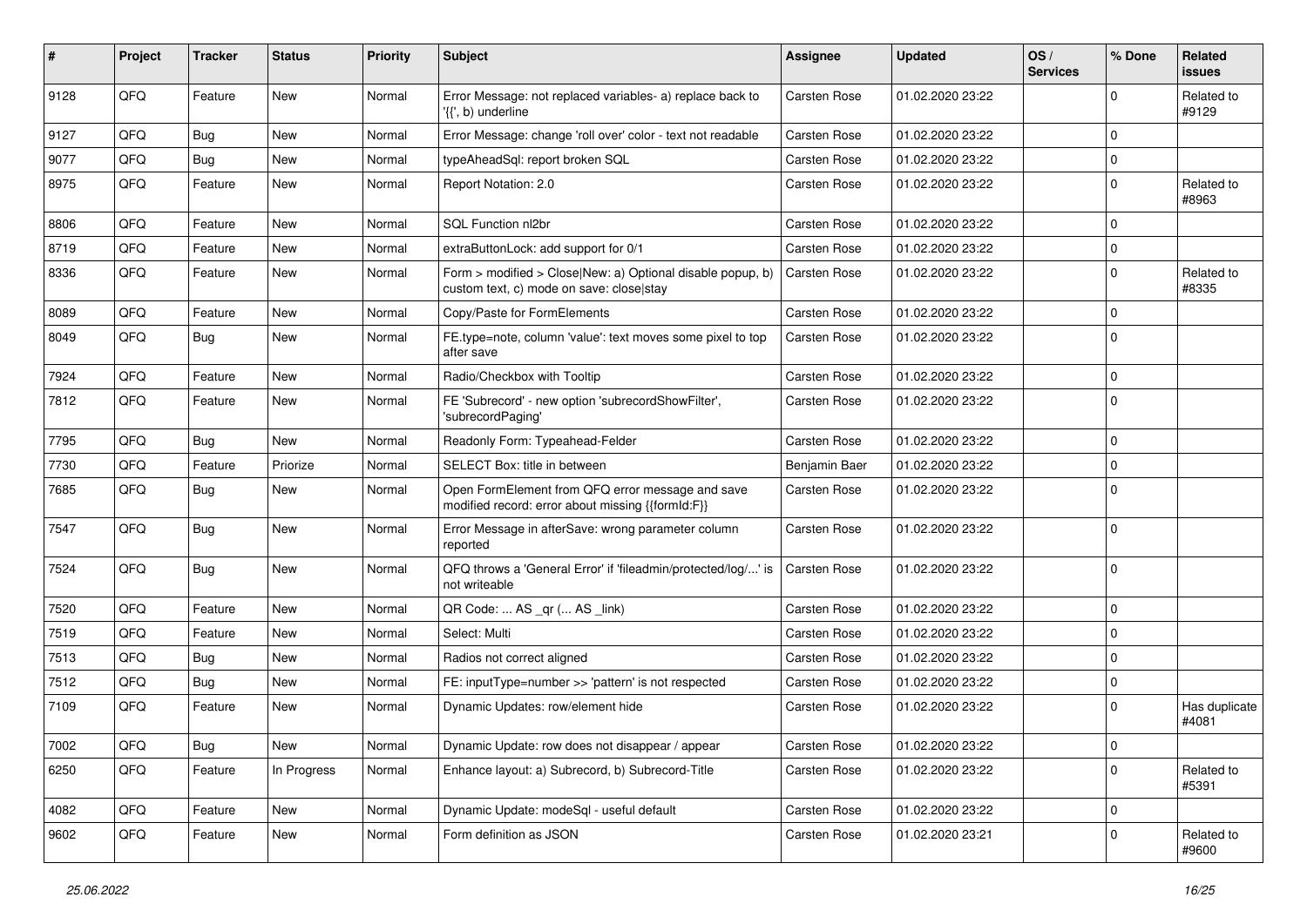| #    | Project | <b>Tracker</b> | <b>Status</b>     | <b>Priority</b> | <b>Subject</b>                                                                                                             | <b>Assignee</b>     | <b>Updated</b>   | OS/<br><b>Services</b> | % Done      | Related<br>issues    |
|------|---------|----------------|-------------------|-----------------|----------------------------------------------------------------------------------------------------------------------------|---------------------|------------------|------------------------|-------------|----------------------|
| 7683 | QFQ     | Feature        | <b>New</b>        | Normal          | Special column names in '{{ SELECT  AS _link }}' should<br>be detected                                                     | Carsten Rose        | 01.02.2020 23:21 |                        | $\Omega$    |                      |
| 7681 | QFQ     | Feature        | New               | Normal          | Optional switch off 'check for modified record'                                                                            | Carsten Rose        | 01.02.2020 23:21 |                        | $\mathbf 0$ |                      |
| 7574 | QFQ     | <b>Bug</b>     | <b>New</b>        | Normal          | Substitute error: form element not reported / dont parse<br>Form.note                                                      | Carsten Rose        | 01.02.2020 23:21 |                        | $\Omega$    |                      |
| 7521 | QFQ     | Feature        | New               | Normal          | TemplateGroup: fe.type=upload                                                                                              | Carsten Rose        | 01.02.2020 23:21 |                        | $\Omega$    | Related to<br>#9706  |
| 7481 | QFQ     | Feature        | New               | Normal          | Detect 'BaseUrl' automatically                                                                                             | Carsten Rose        | 01.02.2020 23:21 |                        | $\Omega$    |                      |
| 7342 | QFQ     | Feature        | <b>New</b>        | Normal          | add content $=$ hide this                                                                                                  | <b>Carsten Rose</b> | 01.02.2020 23:21 |                        | $\Omega$    |                      |
| 7280 | QFQ     | Feature        | <b>New</b>        | Normal          | recently used table                                                                                                        | Carsten Rose        | 01.02.2020 23:21 |                        | $\Omega$    |                      |
| 7261 | QFQ     | <b>Bug</b>     | <b>New</b>        | Normal          | Report pathFilename for user without path, only the filename                                                               | <b>Carsten Rose</b> | 01.02.2020 23:21 |                        | $\Omega$    |                      |
| 7239 | QFQ     | Feature        | New               | Normal          | TinyMCE: html tag whitelist                                                                                                | Carsten Rose        | 01.02.2020 23:21 |                        | $\Omega$    | Related to<br>#14320 |
| 7219 | QFQ     | <b>Bug</b>     | <b>New</b>        | Normal          | typeSheadSql / typeAheadSqlPrefetch: change to curly<br>braces                                                             | Carsten Rose        | 01.02.2020 23:21 |                        | $\Omega$    |                      |
| 7175 | QFQ     | Feature        | <b>New</b>        | Normal          | Upload: md5 hash as filename                                                                                               | Carsten Rose        | 01.02.2020 23:21 |                        | $\mathbf 0$ |                      |
| 7119 | QFQ     | Feature        | New               | Normal          | Upload: scaleDownWidth, scaleDownHeight                                                                                    | <b>Carsten Rose</b> | 01.02.2020 23:21 |                        | $\Omega$    |                      |
| 7102 | QFQ     | Feature        | <b>New</b>        | Normal          | Comment sign in report: '#' and '--'                                                                                       | Carsten Rose        | 01.02.2020 23:21 |                        | $\Omega$    |                      |
| 7099 | QFQ     | Feature        | New               | Normal          | Redesign FormEditor                                                                                                        | Carsten Rose        | 01.02.2020 23:21 |                        | $\Omega$    |                      |
| 7014 | QFQ     | <b>Bug</b>     | <b>New</b>        | Normal          | Sending invalid emails succeeds when<br>debug.redirectAllMailTo is set                                                     | Carsten Rose        | 01.02.2020 23:21 |                        | $\Omega$    |                      |
| 6972 | QFQ     | Feature        | Some day<br>maybe | Normal          | Fabric Clipboard / cross browser tab                                                                                       | Benjamin Baer       | 01.02.2020 23:21 |                        | $\Omega$    |                      |
| 6970 | QFQ     | Feature        | Some day<br>maybe | Normal          | tablesorter: default fuer 'sortReset' aendern von 'Ctrl' zu 'Alt'                                                          | Benjamin Baer       | 01.02.2020 23:21 |                        | $\Omega$    |                      |
| 6912 | QFQ     | <b>Bug</b>     | <b>New</b>        | Normal          | error Message Var 'deadline' already set in SIP - in Form<br>with FE.value={{deadline:R:::{{deadlinePeriod:Y}}}}           | Carsten Rose        | 01.02.2020 23:21 |                        | $\Omega$    |                      |
| 6855 | QFQ     | Feature        | New               | Normal          | With {{feUser:U}}!={{feUser:T}}: Save / Delete: only possible<br>with {{feUserSave:U}}='yes' and '{{feUserDelete:U}}='yes' | Carsten Rose        | 01.02.2020 23:21 |                        | $\Omega$    |                      |
| 6765 | QFQ     | Feature        | <b>New</b>        | Normal          | Moeglichkeit via QFQ eigene Logs zu schreiben                                                                              | Carsten Rose        | 01.02.2020 23:21 |                        | $\Omega$    |                      |
| 6677 | QFQ     | Bug            | New               | Normal          | Error message FE Action Element: no/wrong FE reference<br>who cause the problem.                                           | Carsten Rose        | 01.02.2020 23:21 |                        | $\Omega$    |                      |
| 6594 | QFQ     | Feature        | <b>New</b>        | Normal          | Excel: on download, check if there is a valid sip                                                                          | Carsten Rose        | 01.02.2020 23:21 |                        | $\Omega$    |                      |
| 6483 | QFQ     | <b>Bug</b>     | <b>New</b>        | Normal          | R Store funktioniert nicht bei 'Report Notation' im FE                                                                     | Carsten Rose        | 01.02.2020 23:21 |                        | $\Omega$    |                      |
| 6462 | QFQ     | Bug            | <b>New</b>        | Normal          | File Upload: Nutzlose Fehlermeldung wenn Datei zu gross                                                                    | <b>Carsten Rose</b> | 01.02.2020 23:21 |                        | $\Omega$    | Related to<br>#6139  |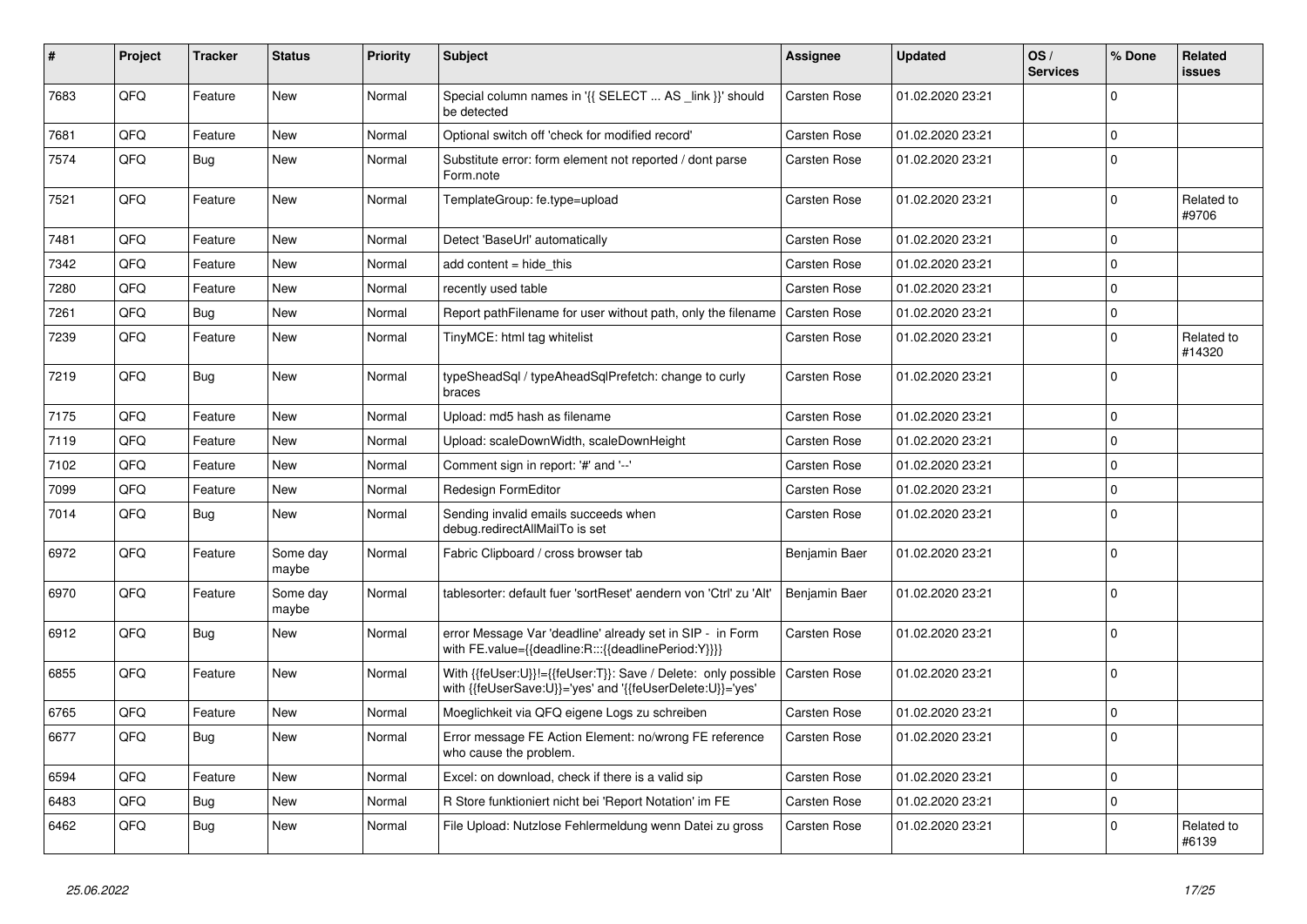| #    | Project | <b>Tracker</b> | <b>Status</b>     | <b>Priority</b> | <b>Subject</b>                                                                                                                                                | <b>Assignee</b>     | <b>Updated</b>   | OS/<br><b>Services</b> | % Done         | <b>Related</b><br><b>issues</b>                |
|------|---------|----------------|-------------------|-----------------|---------------------------------------------------------------------------------------------------------------------------------------------------------------|---------------------|------------------|------------------------|----------------|------------------------------------------------|
| 6437 | QFQ     | Feature        | <b>New</b>        | Normal          | Neuer Mode Button bei FormElementen                                                                                                                           | Carsten Rose        | 01.02.2020 23:21 |                        | $\Omega$       | Related to<br>#9668,<br>Blocked by<br>#9678    |
| 6292 | QFQ     | Feature        | <b>New</b>        | Normal          | Download: File speichern mit Hash aber original Filename in<br>der Datenbank vermerken fuer Downloads                                                         | <b>Carsten Rose</b> | 01.02.2020 23:21 |                        | $\Omega$       |                                                |
| 6289 | QFQ     | Feature        | <b>New</b>        | Normal          | Form: Log                                                                                                                                                     | Carsten Rose        | 01.02.2020 23:21 |                        | 0              |                                                |
| 5576 | QFQ     | Bug            | <b>New</b>        | Normal          | Using MySQL 'DROP' requires privilege - wich is not really<br>necessary.                                                                                      | Carsten Rose        | 01.02.2020 23:21 |                        | $\mathbf 0$    |                                                |
| 5131 | QFO     | Feature        | New               | Normal          | Activate Spin Gear ('wait/busy' indicator) via LINK attribute                                                                                                 | Carsten Rose        | 01.02.2020 23:21 |                        | $\overline{0}$ |                                                |
| 4250 | QFQ     | Feature        | New               | Normal          | AutoCron in QFQ via PHP                                                                                                                                       | Carsten Rose        | 01.02.2020 23:21 |                        | $\mathbf 0$    | Related to<br>#3292,<br>Related to<br>#3291    |
| 3547 | QFQ     | Bug            | <b>New</b>        | Normal          | FE of type 'note' causes writing of empty fields.                                                                                                             | <b>Carsten Rose</b> | 01.02.2020 23:21 |                        | $\Omega$       |                                                |
| 3504 | QFQ     | Feature        | New               | Normal          | Logging: welche Action FEs werden wann wie ausgefuehrt                                                                                                        | <b>Carsten Rose</b> | 01.02.2020 23:21 |                        | 0              | Related to<br>#5458,<br>Related to<br>#4092    |
| 5892 | QFQ     | Feature        | Some day<br>maybe | Normal          | QFQ should use T3 API to manipulate FE GROUP<br>membership                                                                                                    |                     | 01.02.2020 23:20 |                        | $\mathbf{0}$   |                                                |
| 5480 | QFQ     | Feature        | Some day<br>maybe | Normal          | QFQ: Dokumentation mit Screenshots versehen                                                                                                                   | Carsten Rose        | 01.02.2020 23:20 |                        | $\mathbf 0$    | Related to<br>#9879                            |
| 5452 | QFQ     | Feature        | Some day<br>maybe | Normal          | Thumbnails from PDF: bad quality                                                                                                                              |                     | 01.02.2020 23:20 |                        | $\Omega$       |                                                |
| 4771 | QFQ     | <b>Bug</b>     | Some day<br>maybe | Normal          | gfg: select-down-values empty after save (edit-form for<br>program administrators)                                                                            | Carsten Rose        | 01.02.2020 23:20 |                        | $\mathbf{0}$   | Related to<br>#4549, Has<br>duplicate<br>#4282 |
| 4719 | QFQ     | Feature        | Some day<br>maybe | Normal          | Custom Message in Client in case of 'Browser tab close,<br>modification will be lost'                                                                         |                     | 01.02.2020 23:20 |                        | $\Omega$       |                                                |
| 4659 | QFQ     | <b>Bug</b>     | Some day<br>maybe | Normal          | infoButtonExtra                                                                                                                                               | Carsten Rose        | 01.02.2020 23:20 |                        | $\Omega$       |                                                |
| 4650 | QFQ     | Feature        | Some day<br>maybe | Normal          | Convert html to doc/rtf                                                                                                                                       | Carsten Rose        | 01.02.2020 23:20 |                        | 0              | Related to<br>#10704                           |
| 4640 | QFQ     | Feature        | Some day<br>maybe | Normal          | Rename System Forms                                                                                                                                           |                     | 01.02.2020 23:20 |                        | $\Omega$       |                                                |
| 4627 | QFQ     | Feature        | Some day<br>maybe | Normal          | dbupdate: all tables - check 'create', 'modified' if it is possible<br>to change to default 'CURRENT TIMESTAMP' and modified<br>'ON UPDATE CURRENT_TIMESTAMP' |                     | 01.02.2020 23:20 |                        | $\Omega$       |                                                |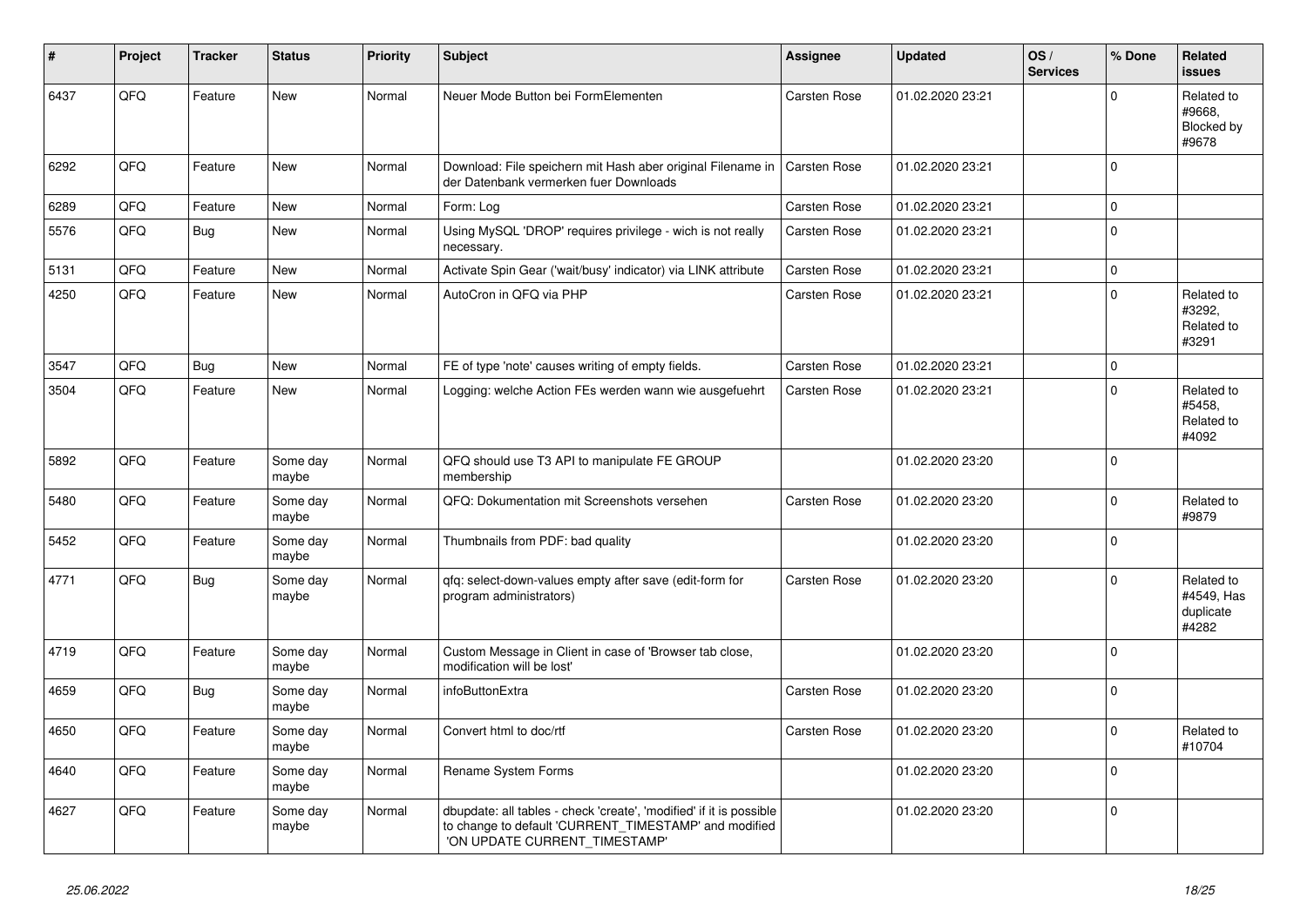| #    | Project | <b>Tracker</b> | <b>Status</b>     | <b>Priority</b> | <b>Subject</b>                                                                       | Assignee            | <b>Updated</b>   | OS/<br><b>Services</b> | % Done         | Related<br><b>issues</b>                    |
|------|---------|----------------|-------------------|-----------------|--------------------------------------------------------------------------------------|---------------------|------------------|------------------------|----------------|---------------------------------------------|
| 4626 | QFQ     | Feature        | Some day<br>maybe | Normal          | Mobile View: 'classBody=qfq-form-right' makes no sense                               |                     | 01.02.2020 23:20 |                        | $\mathbf 0$    |                                             |
| 4551 | QFQ     | Feature        | Some day<br>maybe | Normal          | Set 'pills' via dynamicUpdate to show/hide/disabled                                  |                     | 01.02.2020 23:20 |                        | $\mathbf 0$    | Related to<br>#3752                         |
| 4549 | QFQ     | <b>Bug</b>     | Some day<br>maybe | Normal          | TemplateGroups: FE.type SELECT loose selected value<br>after save                    | <b>Carsten Rose</b> | 01.02.2020 23:20 |                        | $\mathbf 0$    | Related to<br>#4548,<br>Related to<br>#4771 |
| 4546 | QFQ     | <b>Bug</b>     | Some day<br>maybe | Normal          | NH: SIP storage is destroyed                                                         |                     | 01.02.2020 23:20 |                        | $\mathbf 0$    |                                             |
| 4536 | QFQ     | Feature        | Some day<br>maybe | Normal          | FE upload: problem with delete if mutliple uploads an<br>FE.name="                   |                     | 01.02.2020 23:20 |                        | 0              |                                             |
| 4446 | QFQ     | Feature        | Some day<br>maybe | Normal          | New FE get same feldContainerId as last modifed FE                                   |                     | 01.02.2020 23:20 |                        | $\mathbf 0$    |                                             |
| 4443 | QFQ     | Feature        | Some day<br>maybe | Normal          | Form: multiple secondary tables                                                      |                     | 01.02.2020 23:20 |                        | $\mathbf 0$    |                                             |
| 4365 | QFQ     | Feature        | Some day<br>maybe | Normal          | Multi Language: new way of config                                                    | <b>Carsten Rose</b> | 01.02.2020 23:20 |                        | $\mathbf 0$    |                                             |
| 4343 | QFQ     | Feature        | Some day<br>maybe | Normal          | Link: Classifier to add 'attributes'                                                 | <b>Carsten Rose</b> | 01.02.2020 23:20 |                        | $\mathbf 0$    | Related to<br>#14077                        |
| 7402 | QFQ     | Bug            | Some day<br>maybe | Normal          | thumbnail cache: outdated picture when permission denied<br>and permission resolved. |                     | 01.02.2020 23:20 |                        | $\mathbf 0$    |                                             |
| 7101 | QFQ     | <b>Bug</b>     | Some day<br>maybe | Normal          | 'form' in SIP and 'report' - breaks                                                  |                     | 01.02.2020 23:20 |                        | $\mathbf 0$    |                                             |
| 5851 | QFQ     | Feature        | Some day<br>maybe | Normal          | Queue System implementieren: MQTT, RabbitMQ                                          |                     | 01.02.2020 23:20 |                        | $\mathbf 0$    | Related to<br>#5715                         |
| 5850 | QFQ     | Feature        | Some day<br>maybe | Normal          | Deployment: In QFQ Doc best practice fuer zeitgemaesses<br>Deployment beschreiben    |                     | 01.02.2020 23:20 |                        | $\mathbf 0$    |                                             |
| 5665 | QFQ     | Feature        | Some day<br>maybe | Normal          | Versuch das '{{!' nicht mehr noetig ist.                                             | <b>Carsten Rose</b> | 01.02.2020 23:20 |                        | $\mathbf 0$    | Related to<br>#7432,<br>Related to<br>#7434 |
| 5455 | QFQ     | Feature        | Some day<br>maybe | Normal          | Mail Redirects grld abhaengig                                                        |                     | 01.02.2020 23:20 |                        | $\mathbf 0$    |                                             |
| 5428 | QFQ     | Feature        | Some day<br>maybe | Normal          | secure thumbnail: late render on access.                                             | Carsten Rose        | 01.02.2020 23:20 |                        | $\overline{0}$ |                                             |
| 5342 | QFQ     | Feature        | Some day<br>maybe | Normal          | link - with HTML Attributes                                                          |                     | 01.02.2020 23:20 |                        | $\mathbf 0$    | Related to<br>#14077                        |
| 5024 | QFQ     | Feature        | Some day<br>maybe | Normal          | Fabric: Generate PDF with edits                                                      | Benjamin Baer       | 01.02.2020 23:20 |                        | $\mathbf 0$    | Related to<br>#10704                        |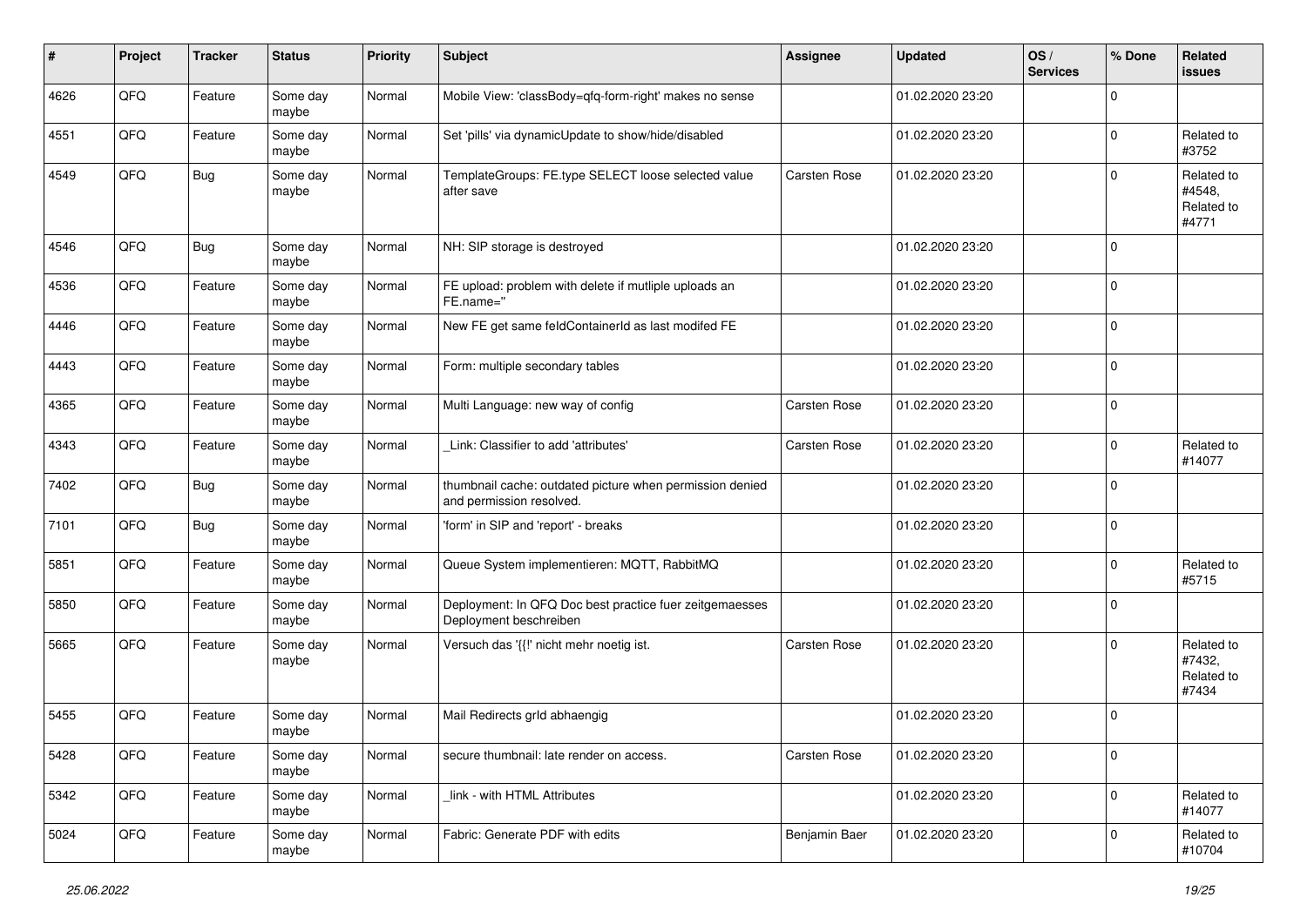| $\sharp$ | Project | <b>Tracker</b> | <b>Status</b>     | <b>Priority</b> | <b>Subject</b>                                                                                                                                           | <b>Assignee</b>     | <b>Updated</b>   | OS/<br><b>Services</b> | % Done      | Related<br>issues                           |
|----------|---------|----------------|-------------------|-----------------|----------------------------------------------------------------------------------------------------------------------------------------------------------|---------------------|------------------|------------------------|-------------|---------------------------------------------|
| 4816     | QFQ     | Feature        | Some day<br>maybe | Normal          | Templates for QFQ Reports (Tables, Radios, )                                                                                                             |                     | 01.02.2020 23:20 |                        | $\Omega$    |                                             |
| 4757     | QFQ     | Feature        | Some day<br>maybe | Normal          | Test subrecord: download links ok? Links ok?                                                                                                             | <b>Carsten Rose</b> | 01.02.2020 23:20 |                        | $\mathbf 0$ |                                             |
| 4652     | QFQ     | Feature        | Some day<br>maybe | Normal          | UZH CD: Weiterleitung auf benutzerdefinierte 403/404 Seite                                                                                               | Carsten Rose        | 01.02.2020 23:20 |                        | $\mathbf 0$ |                                             |
| 4651     | QFQ     | <b>Bug</b>     | Some day<br>maybe | Normal          | "Loading document" Modal wird angezeigt bei uzhcd type=2<br>Ansicht                                                                                      | <b>Carsten Rose</b> | 01.02.2020 23:20 |                        | $\mathbf 0$ |                                             |
| 4454     | QFQ     | <b>Bug</b>     | Some day<br>maybe | Normal          | Required Elements: multiple elements in a row - whole row<br>marked if only one input is empty.                                                          | Benjamin Baer       | 01.02.2020 23:20 |                        | $\mathbf 0$ |                                             |
| 4439     | QFQ     | Feature        | Some day<br>maybe | Normal          | Log: report all actions fired by an FE Element, incl. the<br>original directive (slaveld, sqllnsert, )                                                   |                     | 01.02.2020 23:20 |                        | $\mathbf 0$ | Related to<br>#4432,<br>Related to<br>#5458 |
| 4435     | QFQ     | Feature        | Some day<br>maybe | Normal          | Report: striptags - specify allowed tags                                                                                                                 |                     | 01.02.2020 23:20 |                        | $\Omega$    |                                             |
| 4433     | QFQ     | Feature        | Some day<br>maybe | Normal          | Log when SIP will be destroyed by QFQ for any (security)<br>reason                                                                                       |                     | 01.02.2020 23:20 |                        | $\mathbf 0$ | Related to<br>#4432,<br>Related to<br>#5458 |
| 4398     | QFQ     | <b>Bug</b>     | Some day<br>maybe | Normal          | Typeahead: mouse click in a prefilled input opens a single<br>item dropdown with the current value - click on it seems to<br>set the value, not the key. | Benjamin Baer       | 01.02.2020 23:20 |                        | $\Omega$    | Related to<br>#4457                         |
| 4330     | QFQ     | Feature        | Some day<br>maybe | Normal          | Error Message: report missing {{ / }} in sqlUpdate, sqlInsert,<br>sqlDelete, sqlAfter, sqlBefore in FE action elements.                                  | Carsten Rose        | 01.02.2020 23:20 |                        | $\Omega$    |                                             |
| 4328     | QFQ     | <b>Bug</b>     | Some day<br>maybe | Normal          | Error Message: Show FE name/number on problems in FE                                                                                                     | <b>Carsten Rose</b> | 01.02.2020 23:20 |                        | $\Omega$    |                                             |
| 1234     | QFQ     | Feature        | Some day<br>maybe | Normal          | QF: Record numbering: Im Grid soll in Spalte 1 optional die<br>laufende Nummer der Records angezeigt werden.                                             |                     | 01.02.2020 23:20 |                        | $\Omega$    |                                             |
| 955      | QFQ     | Feature        | Some day<br>maybe | Normal          | QF: Notizen vor/nach dem Form                                                                                                                            |                     | 01.02.2020 23:20 |                        | $\mathbf 0$ |                                             |
| 8056     | QFQ     | Feature        | Some day<br>maybe | Normal          | Termin Organisation (Reservation)                                                                                                                        |                     | 01.02.2020 23:19 |                        | $\Omega$    | Related to<br>#8658                         |
| 7921     | QFQ     | Feature        | Some day<br>maybe | Normal          | Rest API Export: URL kuerzer machen                                                                                                                      |                     | 01.02.2020 23:19 |                        | $\mathbf 0$ |                                             |
| 7281     | QFQ     | Bug            | Some day<br>maybe | Normal          | Subrecords: on large screen separator line too short                                                                                                     |                     | 01.02.2020 23:19 |                        | 0           |                                             |
| 7100     | QFQ     | Feature        | Some day<br>maybe | Normal          | Download: log access, max downloads, time limit                                                                                                          |                     | 01.02.2020 23:19 |                        | 0           |                                             |
| 6704     | QFQ     | Feature        | Some day<br>maybe | Normal          | Upload Mode: Bilder in Notizen rechts sollen aktuellen<br>Upload repräsentieren.                                                                         |                     | 01.02.2020 23:19 |                        | 0           | Related to<br>#3264                         |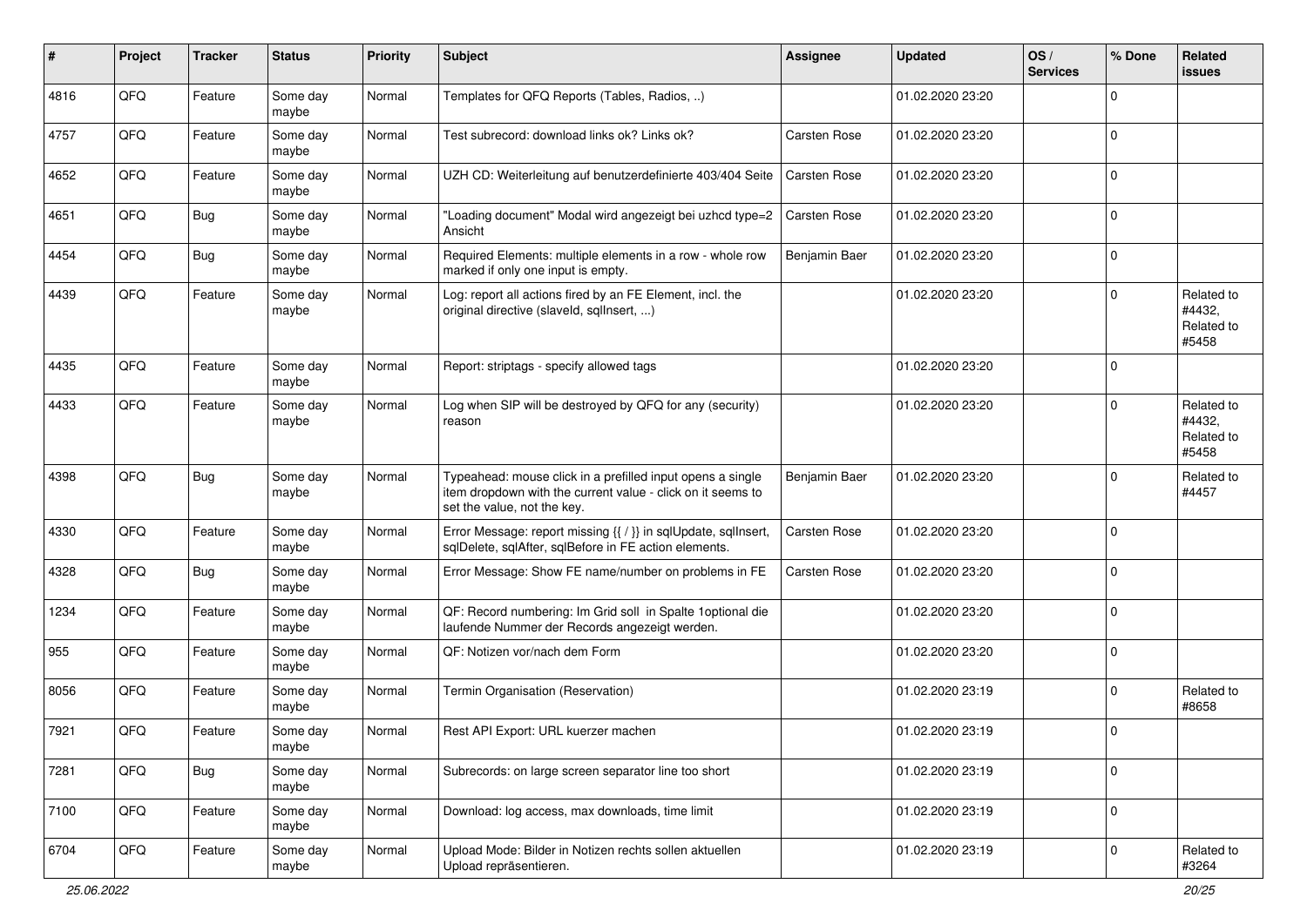| #    | Project | <b>Tracker</b> | <b>Status</b>     | Priority | <b>Subject</b>                                                                                                       | Assignee            | <b>Updated</b>   | OS/<br><b>Services</b> | % Done      | Related<br><b>issues</b> |
|------|---------|----------------|-------------------|----------|----------------------------------------------------------------------------------------------------------------------|---------------------|------------------|------------------------|-------------|--------------------------|
| 6084 | QFQ     | Feature        | Some day<br>maybe | Normal   | New escape type: 'D' - convert date                                                                                  |                     | 01.02.2020 23:19 |                        | $\Omega$    |                          |
| 5991 | QFQ     | <b>Bug</b>     | Some day<br>maybe | Normal   | URLs with ' ' or long parameter are problematic                                                                      | Carsten Rose        | 01.02.2020 23:19 |                        | $\mathbf 0$ |                          |
| 5983 | QFQ     | Feature        | Some day<br>maybe | Normal   | Form Submit (save & update): normalize date/-time FE                                                                 | Carsten Rose        | 01.02.2020 23:19 |                        | $\Omega$    |                          |
| 5923 | QFQ     | Feature        | Some day<br>maybe | Normal   | fillStoreSystemBySqlLate                                                                                             |                     | 01.02.2020 23:19 |                        | $\mathbf 0$ |                          |
| 5895 | QFQ     | Feature        | Some day<br>maybe | Normal   | Tutorial: List of all QFQ Features                                                                                   |                     | 01.02.2020 23:19 |                        | $\mathbf 0$ |                          |
| 5893 | QFQ     | Feature        | Some day<br>maybe | Normal   | Edit on double-click                                                                                                 |                     | 01.02.2020 23:19 |                        | $\mathbf 0$ | Related to<br>#5894      |
| 5877 | QFQ     | Bug            | Some dav<br>maybe | Normal   | FE.type=note:bsColumn strange behaviour                                                                              |                     | 01.02.2020 23:19 |                        | $\Omega$    |                          |
| 5852 | QFQ     | Feature        | Some day<br>maybe | Normal   | Logging: mail.log / sql.log - im FE anzeigen und via AJAX<br>aktualisieren                                           | Carsten Rose        | 01.02.2020 23:19 |                        | $\mathbf 0$ | Related to<br>#5885      |
| 5805 | QFQ     | Feature        | Some day<br>maybe | Normal   | TypeAHead SQL value instead of key stored                                                                            |                     | 01.02.2020 23:19 |                        | $\Omega$    | Related to<br>#5444      |
| 5768 | QFQ     | Bug            | Some dav<br>maybe | Normal   | {{pageLanguage:T}}' missing if QFQ is called via api                                                                 | <b>Carsten Rose</b> | 01.02.2020 23:19 |                        | $\mathbf 0$ |                          |
| 5706 | QFQ     | <b>Bug</b>     | Some day<br>maybe | Normal   | upload: fileDestination needs to be sanatized                                                                        | Carsten Rose        | 01.02.2020 23:19 |                        | $\mathbf 0$ |                          |
| 5579 | QFQ     | Feature        | Some day<br>maybe | Normal   | Enhance Doc / Presentation: variable type 'link column type'                                                         | Carsten Rose        | 01.02.2020 23:19 |                        | $\pmb{0}$   |                          |
| 5557 | QFQ     | Bug            | Some day<br>maybe | Normal   | Form load: STORE RECORD filled, but should be empty                                                                  | Carsten Rose        | 01.02.2020 23:19 |                        | $\Omega$    |                          |
| 5389 | QFQ     | Feature        | Some day<br>maybe | Normal   | QFQ Design: Multline label / note                                                                                    | Benjamin Baer       | 01.02.2020 23:19 |                        | $\pmb{0}$   |                          |
| 5132 | QFQ     | Feature        | Some day<br>maybe | Normal   | Error Message sendmail missing attachment: more details                                                              | Carsten Rose        | 01.02.2020 23:19 |                        | $\Omega$    |                          |
| 5021 | QFQ     | Bug            | Some day<br>maybe | Normal   | FE.typ=extra - during save displays error 'datum2' already<br>filled in STORE_SIP - the value is stored nevertheless | Carsten Rose        | 01.02.2020 23:19 |                        | $\Omega$    | Related to<br>#3875      |
| 4872 | QFQ     | Feature        | Some day<br>maybe | Normal   | Fields of Typo3 page available in STORE TYPO3                                                                        | Carsten Rose        | 01.02.2020 23:19 |                        | $\Omega$    |                          |
| 4869 | QFQ     | Feature        | Some day<br>maybe | Normal   | Dynamic Update (show, hide, readonly?, required?) for<br><b>Template Group Elements</b>                              | Carsten Rose        | 01.02.2020 23:19 |                        | $\pmb{0}$   | Related to<br>#4865      |
| 4606 | QFQ     | Feature        | Some day<br>maybe | Normal   | link: qualifier to render bootstrap button                                                                           | Carsten Rose        | 01.02.2020 23:19 |                        | $\Omega$    |                          |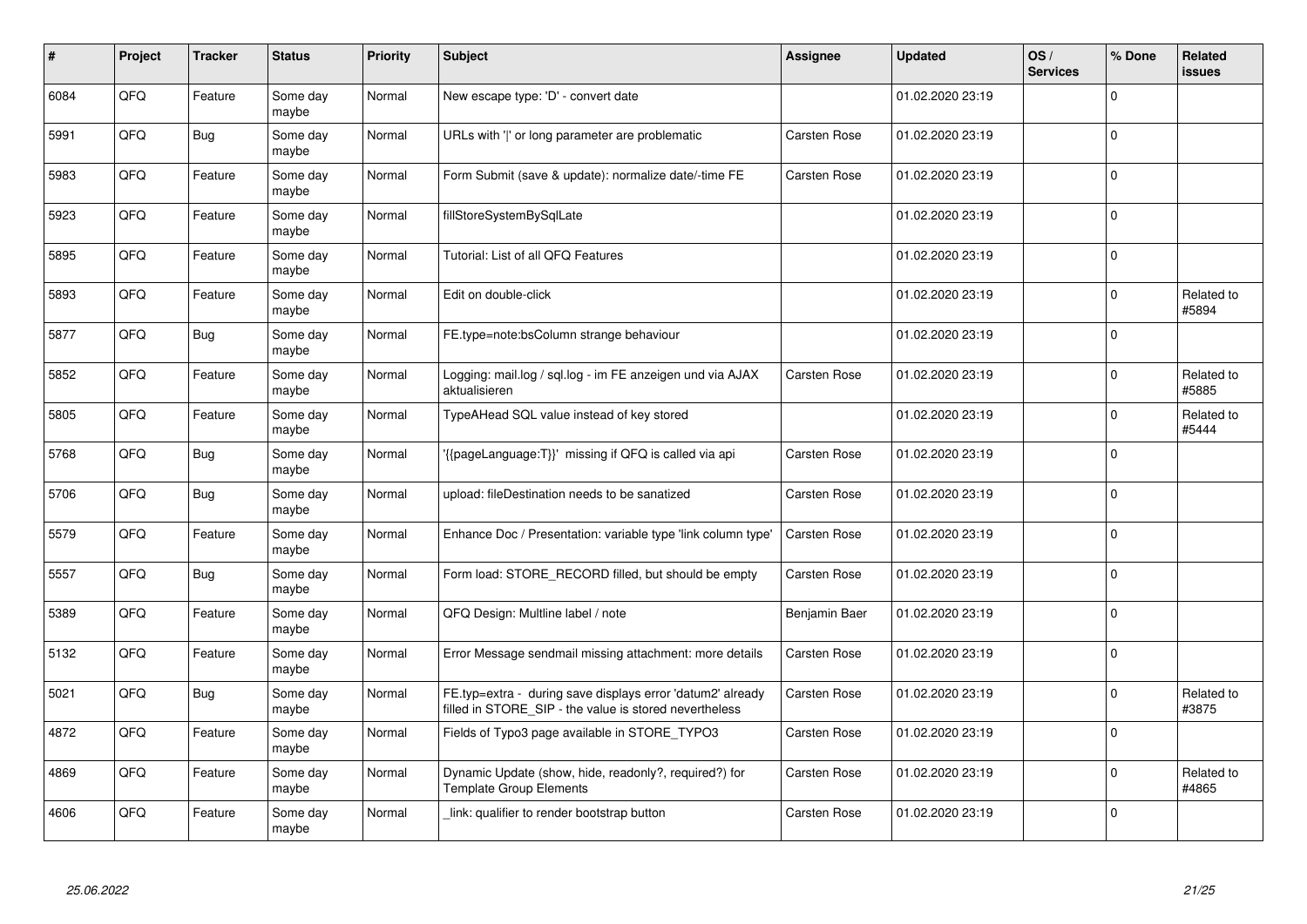| ∦     | Project | <b>Tracker</b> | <b>Status</b>     | <b>Priority</b> | <b>Subject</b>                                                                                                     | <b>Assignee</b>     | <b>Updated</b>   | OS/<br><b>Services</b> | % Done      | Related<br>issues   |
|-------|---------|----------------|-------------------|-----------------|--------------------------------------------------------------------------------------------------------------------|---------------------|------------------|------------------------|-------------|---------------------|
| 4583  | QFQ     | <b>Bug</b>     | Some day<br>maybe | Normal          | Dynamic Update bei TypeAhead Feldern                                                                               | Carsten Rose        | 01.02.2020 23:19 |                        | $\Omega$    |                     |
| 4528  | QFQ     | Bug            | Some day<br>maybe | Normal          | extraButtonLock mit SQLAhead Bug                                                                                   | <b>Carsten Rose</b> | 01.02.2020 23:19 |                        | $\Omega$    |                     |
| 4092  | QFQ     | <b>Bug</b>     | Some day<br>maybe | Normal          | 1) Logging verbessern wann welches FE warum<br>ausgefuehrt wird, 2) Documentation: Best Practice Template<br>Group | Carsten Rose        | 01.02.2020 23:19 |                        | $\Omega$    | Related to<br>#3504 |
| 9968  | QFQ     | Feature        | Priorize          | Normal          | Tooltip in Links for Developer                                                                                     | Carsten Rose        | 01.02.2020 23:17 |                        | $\Omega$    |                     |
| 8277  | QFQ     | Feature        | Priorize          | Normal          | fe.parameter.default=                                                                                              | Carsten Rose        | 01.02.2020 23:17 |                        | $\Omega$    | Related to<br>#8113 |
| 9928  | QFQ     | Feature        | Priorize          | Normal          | SpecialColumnName: a) Deprecated: ' AS "_+tag " ', b)<br>New: ' AS "_ <tag1><tag2>"'</tag2></tag1>                 | Carsten Rose        | 01.02.2020 23:17 |                        | $\mathbf 0$ | Related to<br>#9929 |
| 10014 | QFQ     | Feature        | New               | Normal          | Manual.rst: describe behaviour and process order of<br>fillStoreVar, slaveId, sqlBefore,                           | Carsten Rose        | 01.02.2020 22:31 |                        | $\Omega$    |                     |
| 9898  | QFQ     | <b>Bug</b>     | Feedback          | Normal          | Formular trotz Timeout gespeichert                                                                                 | Benjamin Baer       | 01.02.2020 15:56 |                        | $\mathbf 0$ |                     |
| 9855  | QFQ     | Bug            | New               | Normal          | <b>Required Check</b>                                                                                              |                     | 01.02.2020 15:56 |                        | $\Omega$    |                     |
| 9773  | QFQ     | Bug            | <b>New</b>        | Normal          | form.parameter.formModeGlobal=requiredOff                                                                          | Carsten Rose        | 01.02.2020 15:56 |                        | $\Omega$    |                     |
| 9535  | QFQ     | <b>Bug</b>     | Feedback          | Normal          | Report:  AS '_vertical' - column to wide - vertical >> rot45,<br>rot90                                             | Benjamin Baer       | 01.02.2020 15:56 |                        | $\mathbf 0$ |                     |
| 9024  | QFQ     | <b>Bug</b>     | Some day<br>maybe | Normal          | QFQ Einarbeitung                                                                                                   |                     | 01.02.2020 15:56 |                        | $\Omega$    |                     |
| 2643  | QFQ     | Bug            | Some day<br>maybe | Normal          | Zend / PHP Webinars anschauen                                                                                      | Carsten Rose        | 01.02.2020 15:56 |                        | $\mathbf 0$ |                     |
| 9983  | QFQ     | Feature        | New               | Normal          | Report Notation: new keyword 'range'                                                                               | Carsten Rose        | 01.02.2020 15:55 |                        | $\Omega$    |                     |
| 9975  | QFQ     | <b>Bug</b>     | Priorize          | Normal          | Dropdown Menu: 'r:3' broken                                                                                        | <b>Carsten Rose</b> | 01.02.2020 10:13 |                        | $\Omega$    |                     |
| 9947  | QFQ     | <b>Bug</b>     | Priorize          | Normal          | Unwanted error message if missing 'typeAheadSqlPrefetch'                                                           | <b>Carsten Rose</b> | 01.02.2020 10:13 |                        | $\Omega$    |                     |
| 9900  | QFQ     | Feature        | Priorize          | Normal          | Generic API Call: tt-content record >> JSON                                                                        | Carsten Rose        | 01.02.2020 10:13 |                        | $\Omega$    |                     |
| 9862  | QFQ     | <b>Bug</b>     | Priorize          | Normal          | Failed writing to sql mail qfq.log should throw an exception                                                       | <b>Carsten Rose</b> | 01.02.2020 10:13 |                        | $\Omega$    |                     |
| 8585  | QFQ     | Feature        | Priorize          | Normal          | Enhance Error message for 'unknown form'                                                                           | <b>Carsten Rose</b> | 01.02.2020 10:13 |                        | 0           |                     |
| 8584  | QFQ     | Feature        | Priorize          | Normal          | FE 'Action' - never assign to Container (except Template<br>Group)                                                 | <b>Carsten Rose</b> | 01.02.2020 10:13 |                        | $\mathbf 0$ |                     |
| 8037  | QFQ     | <b>Bug</b>     | Priorize          | Normal          | FE.type=upload (advanced mode): {{slaveId:V}} missing<br>during dynamic update                                     | Carsten Rose        | 01.02.2020 10:13 |                        | $\pmb{0}$   |                     |
| 8034  | QFQ     | Feature        | Priorize          | Normal          | FormElement 'data': 22.22.2222 should not be accepted                                                              | Carsten Rose        | 01.02.2020 10:13 |                        | 0           |                     |
| 7656  | QFQ     | Bug            | Priorize          | Normal          | FE with required, 'pattern' and 'extraButtonLock': always<br>complain about missing value                          | Carsten Rose        | 01.02.2020 10:13 |                        | $\mathbf 0$ |                     |
| 7630  | QFQ     | Feature        | Priorize          | Normal          | detailed error message for simple upload                                                                           | Carsten Rose        | 01.02.2020 10:13 |                        | $\pmb{0}$   |                     |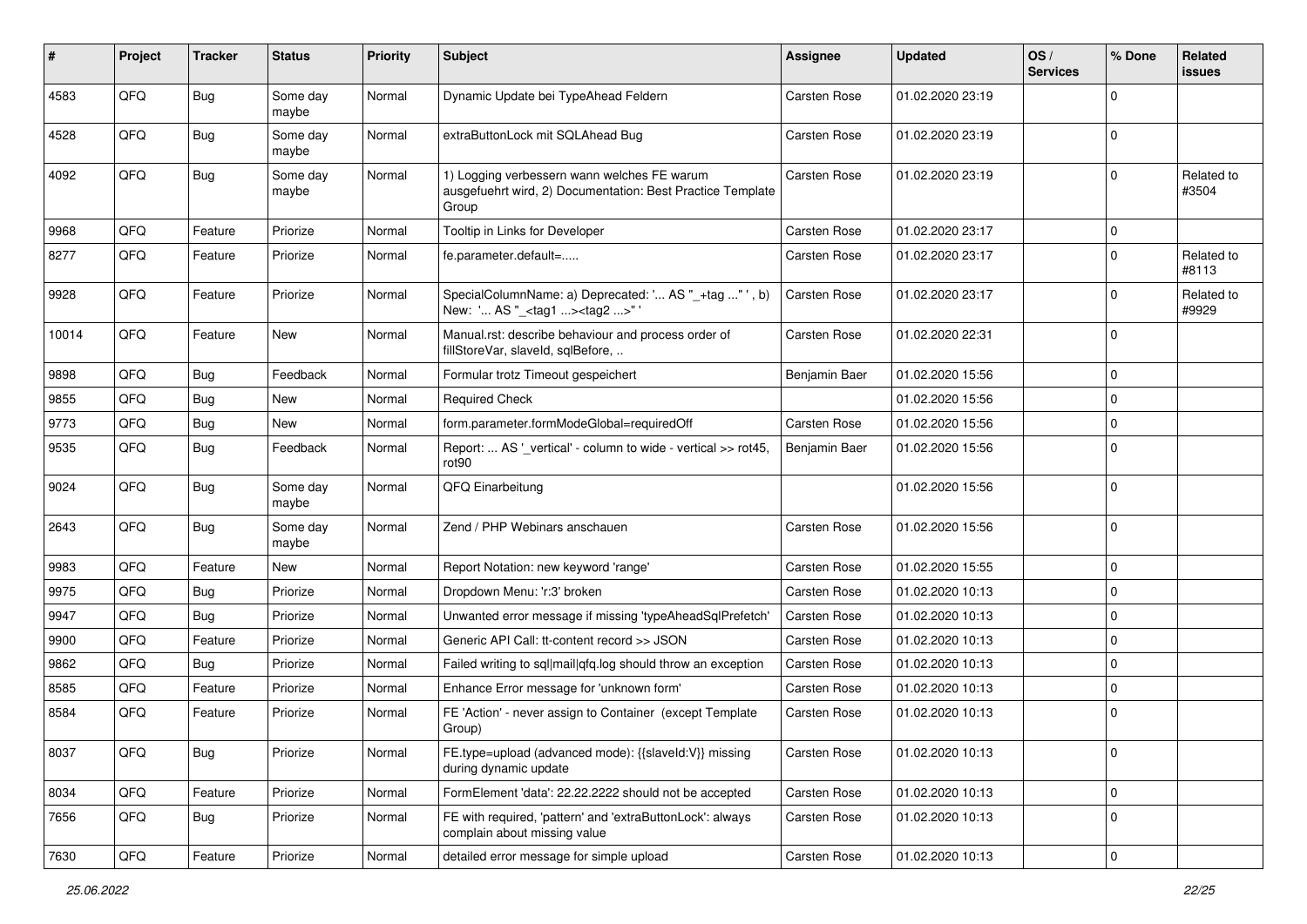| #    | Project | <b>Tracker</b> | <b>Status</b>     | <b>Priority</b> | <b>Subject</b>                                                                                                                        | Assignee            | <b>Updated</b>   | OS/<br><b>Services</b> | % Done      | Related<br>issues                           |
|------|---------|----------------|-------------------|-----------------|---------------------------------------------------------------------------------------------------------------------------------------|---------------------|------------------|------------------------|-------------|---------------------------------------------|
| 7616 | QFQ     | <b>Bug</b>     | Priorize          | Normal          | Selectlist with Enum & Dynamic Update                                                                                                 | <b>Carsten Rose</b> | 01.02.2020 10:13 |                        | $\Omega$    |                                             |
| 7522 | QFQ     | Feature        | Priorize          | Normal          | Inserting default index.html to folder (Avoid Apache<br>Indexing)                                                                     | Carsten Rose        | 01.02.2020 10:13 |                        | $\mathbf 0$ |                                             |
| 7290 | QFQ     | Feature        | Priorize          | Normal          | FormEditor: title as textarea if LEN(title)>60                                                                                        | <b>Carsten Rose</b> | 01.02.2020 10:13 |                        | $\mathbf 0$ | Blocked by<br>#7682                         |
| 7217 | QFQ     | Feature        | Priorize          | Normal          | Download: notice User if `_sip=?` is missing                                                                                          | Carsten Rose        | 01.02.2020 10:13 |                        | 0           |                                             |
| 6998 | QFQ     | Feature        | Priorize          | Normal          | Form: with debug=on show column information as tooltip of<br>column label                                                             | Carsten Rose        | 01.02.2020 10:13 |                        | $\mathbf 0$ |                                             |
| 6574 | QFQ     | <b>Bug</b>     | Priorize          | Normal          | qfq.log: Fehlermeldung wurde angezeigt, aber nicht geloggt                                                                            | Carsten Rose        | 01.02.2020 10:13 |                        | 0           |                                             |
| 5942 | QFQ     | Feature        | Priorize          | Normal          | 'L' and 'type': append to links, generate via '_link' by using<br>'u.' .                                                              | Carsten Rose        | 01.02.2020 10:13 |                        | $\Omega$    |                                             |
| 3782 | QFQ     | <b>Bug</b>     | Priorize          | Normal          | Bei fehlerhafter Eingabe (z.B. Datum) sollte das erwartete<br>Format angezeigt werden                                                 | <b>Carsten Rose</b> | 01.02.2020 10:13 |                        | $\mathbf 0$ |                                             |
| 7920 | QFQ     | Feature        | <b>New</b>        | Normal          | FE: Syntax Highlight, Zeinlenumbruch                                                                                                  | Carsten Rose        | 01.02.2020 10:03 |                        | $\mathbf 0$ |                                             |
| 5782 | QFQ     | Feature        | <b>New</b>        | Normal          | NextCloud API                                                                                                                         | <b>Carsten Rose</b> | 01.02.2020 10:02 |                        | $\mathbf 0$ |                                             |
| 7660 | QFQ     | Feature        | <b>New</b>        | Normal          | IMAP: import mails to DB, move / delete mails                                                                                         | <b>Carsten Rose</b> | 01.02.2020 09:52 |                        | $\mathbf 0$ |                                             |
| 9927 | QFQ     | Feature        | <b>New</b>        | Normal          | QFQ Update: a) Update nur machen wenn BE User<br>eingeloggt ist., b) Bei Fehler genaue Meldung welcher<br>Updateschritt Probleme hat. | <b>Carsten Rose</b> | 22.01.2020 12:59 |                        | $\mathbf 0$ |                                             |
| 9853 | QFQ     | Feature        | New               | Normal          | Check das SQL / QFQ / Mail Logfile geschrieben wird                                                                                   |                     | 09.01.2020 11:15 |                        | $\mathbf 0$ |                                             |
| 9777 | QFQ     | Feature        | <b>New</b>        | Normal          | Logging QFQ Variables                                                                                                                 | Carsten Rose        | 16.12.2019 17:17 |                        | $\pmb{0}$   |                                             |
| 8702 | QFQ     | Feature        | New               | Normal          | Load Record which is locked: missing user info                                                                                        | Carsten Rose        | 11.12.2019 16:16 |                        | $\mathbf 0$ | Related to<br>#9789                         |
| 7480 | QFQ     | Feature        | <b>New</b>        | Normal          | Record History (Undo / Redo)                                                                                                          | <b>Carsten Rose</b> | 11.12.2019 16:16 |                        | $\mathbf 0$ | Related to<br>#2361                         |
| 6602 | QFQ     | Feature        | <b>New</b>        | Normal          | Formlet: in Report auf Mausklick ein mini-form oeffnen                                                                                | <b>Carsten Rose</b> | 11.12.2019 16:16 |                        | $\mathbf 0$ |                                             |
| 4756 | QFQ     | <b>Bug</b>     | <b>New</b>        | Normal          | Form dirty even nothing changes                                                                                                       | <b>Carsten Rose</b> | 11.12.2019 16:16 |                        | $\pmb{0}$   |                                             |
| 4023 | QFQ     | Feature        | <b>New</b>        | Normal          | prepared statements - FE action: salveld, sgllnsert,<br>sqlUpdate, sqlDelete, sqlBefore, sqlAfter                                     | <b>Carsten Rose</b> | 11.12.2019 16:15 |                        | $\mathbf 0$ |                                             |
| 2361 | QFQ     | Feature        | <b>New</b>        | Normal          | Logging wer/wann/wo welches Formular aufgerufen hat                                                                                   | <b>Carsten Rose</b> | 11.12.2019 16:15 |                        | $\Omega$    | Related to<br>#4432.<br>Related to<br>#7480 |
| 3267 | QFQ     | Feature        | Some day<br>maybe | Normal          | 2 Forms auf einer Seite: real + Read only                                                                                             | Carsten Rose        | 11.12.2019 16:03 |                        | $\mathbf 0$ |                                             |
| 3216 | QFQ     | Feature        | Some day<br>maybe | Normal          | dynamic update für checkbox label2                                                                                                    | <b>Carsten Rose</b> | 11.12.2019 16:03 |                        | $\mathbf 0$ | Related to<br>#2081                         |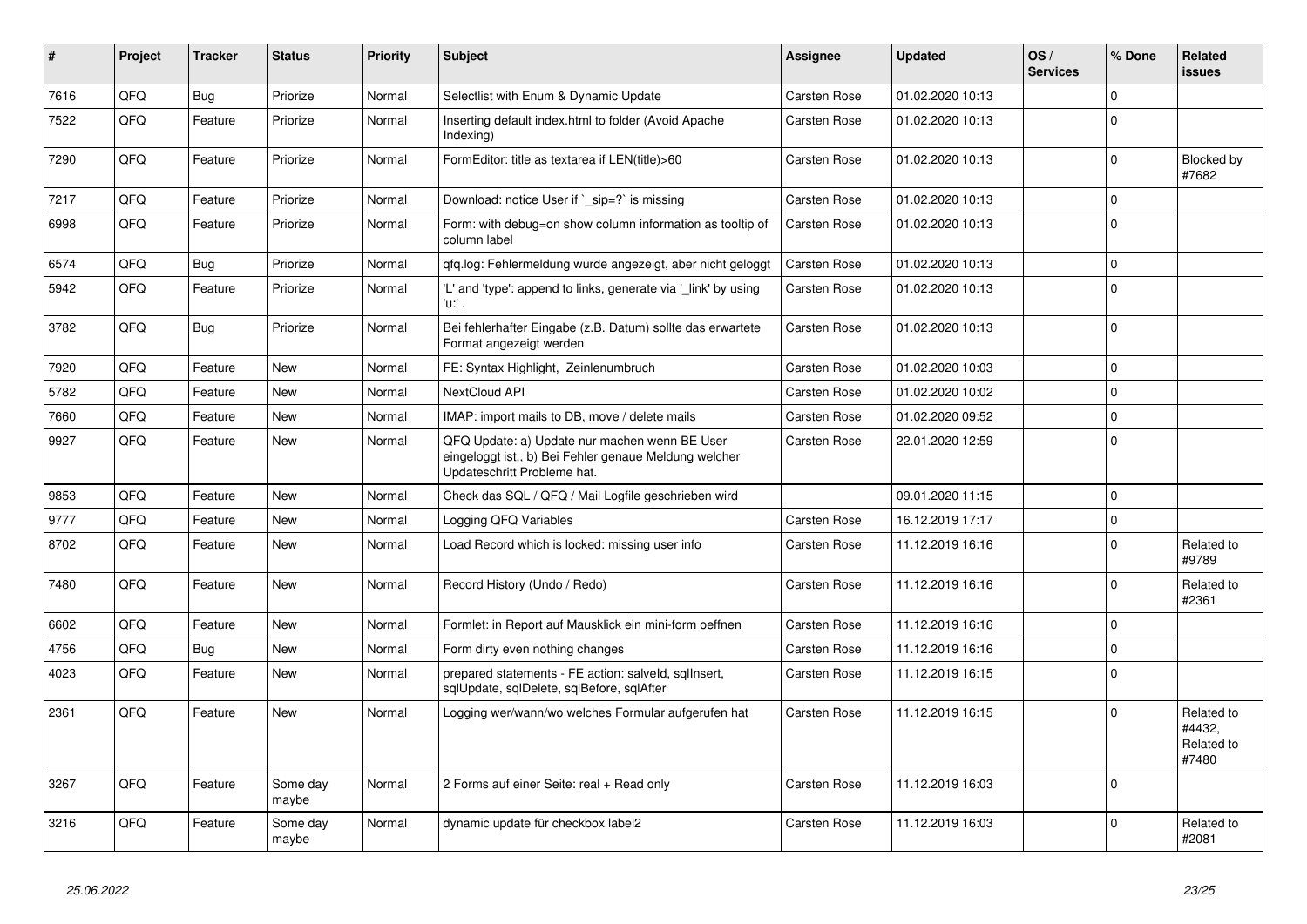| #    | Project | <b>Tracker</b> | <b>Status</b>     | <b>Priority</b> | <b>Subject</b>                                                                                                     | <b>Assignee</b>     | <b>Updated</b>   | OS/<br><b>Services</b> | % Done         | <b>Related</b><br><b>issues</b> |
|------|---------|----------------|-------------------|-----------------|--------------------------------------------------------------------------------------------------------------------|---------------------|------------------|------------------------|----------------|---------------------------------|
| 3130 | QFQ     | Bug            | Some day<br>maybe | Normal          | Debug Info's nicht korrekt nach 'New > Save'.                                                                      | <b>Carsten Rose</b> | 11.12.2019 16:03 |                        | $\Omega$       | Related to<br>#3253             |
| 2995 | QFQ     | Feature        | Some day<br>maybe | Normal          | Dropdown JQuery Plugin: 'chosen' - Moeglichkeit um Select<br>Listen mehr Funktion zu geben. Kein Bootstrap noetig. | Carsten Rose        | 11.12.2019 16:03 |                        | $\Omega$       |                                 |
| 2950 | QFQ     | Feature        | Some day<br>maybe | Normal          | Inhalt QFQ Records als File                                                                                        |                     | 11.12.2019 16:03 |                        | $\mathbf 0$    |                                 |
| 2084 | QFQ     | Feature        | Some day<br>maybe | Normal          | Mailto mit encryption: Subrecord                                                                                   | <b>Carsten Rose</b> | 11.12.2019 16:03 |                        | $\Omega$       | Related to<br>#2082             |
| 2063 | QFQ     | Bug            | Some day<br>maybe | Normal          | Pills auf 'inaktiv' setzen falls keine Element auf dem Pill<br>sichtbar sind.                                      | Benjamin Baer       | 11.12.2019 16:03 |                        | $\mathbf 0$    | Related to<br>#3752             |
| 1946 | QFQ     | Feature        | Some day<br>maybe | Normal          | Kontrolle ob der ReadOnly Modus bei den<br>Formularelementen korrekt implementiert ist                             | Carsten Rose        | 11.12.2019 16:03 |                        | $\overline{0}$ |                                 |
| 1635 | QFQ     | Feature        | Some day<br>maybe | Normal          | QFQ Extension content record: weitere Optionen<br>einblenden.                                                      | Carsten Rose        | 11.12.2019 16:03 |                        | $\Omega$       |                                 |
| 1510 | QFQ     | Feature        | Some day<br>maybe | Normal          | jquery von google laden, falls das nicht geht lokal                                                                |                     | 11.12.2019 16:03 |                        | 0              |                                 |
| 1253 | QFQ     | Feature        | Some day<br>maybe | Normal          | QF: Colorpicker                                                                                                    |                     | 11.12.2019 16:03 |                        | $\mathbf 0$    |                                 |
| 1251 | QFQ     | Feature        | Some day<br>maybe | Normal          | QF: Combo                                                                                                          |                     | 11.12.2019 16:03 |                        | $\mathbf 0$    |                                 |
| 4293 | QFQ     | Bug            | Some day<br>maybe | Normal          | Download broken if token 'd:' is missing - but no error<br>message                                                 | Carsten Rose        | 11.12.2019 16:03 |                        | $\mathbf 0$    | Related to<br>#7514             |
| 4259 | QFQ     | Feature        | Some day<br>maybe | Normal          | Instant trigger a cron job                                                                                         | <b>Carsten Rose</b> | 11.12.2019 16:03 |                        | 0              |                                 |
| 4197 | QFQ     | Feature        | Some day<br>maybe | Normal          | Unit Test fuer JSON Stream von QuickFormQuery.php ><br>doForm()                                                    | Carsten Rose        | 11.12.2019 16:03 |                        | $\mathbf 0$    |                                 |
| 4138 | QFQ     | <b>Bug</b>     | Some day<br>maybe | Normal          | _style fehlt                                                                                                       |                     | 11.12.2019 16:03 |                        | $\Omega$       |                                 |
| 4122 | QFQ     | Bug            | Some day<br>maybe | Normal          | file: Render Mode hat keinen Effekt                                                                                |                     | 11.12.2019 16:03 |                        | $\Omega$       |                                 |
| 4027 | QFQ     | Feature        | Some day<br>maybe | Normal          | Missing: orange 'check' / 'bullet'                                                                                 |                     | 11.12.2019 16:03 |                        | $\Omega$       |                                 |
| 4026 | QFQ     | Feature        | Some day<br>maybe | Normal          | sqlLog.sql: log number of FE.id                                                                                    | Carsten Rose        | 11.12.2019 16:03 |                        | $\mathbf 0$    | Related to<br>#5458             |
| 4018 | QFQ     | Feature        | Some day<br>maybe | Normal          | typeahead: solve problem with potential long query<br>parameter                                                    | Carsten Rose        | 11.12.2019 16:03 |                        | $\Omega$       |                                 |
| 4008 | QFQ     | Bug            | Some day<br>maybe | Normal          | FormElemen.type=sendmail: wrong 'TO' if 'real<br>name <rea@mail.to>' is used</rea@mail.to>                         | <b>Carsten Rose</b> | 11.12.2019 16:03 |                        | 0              |                                 |